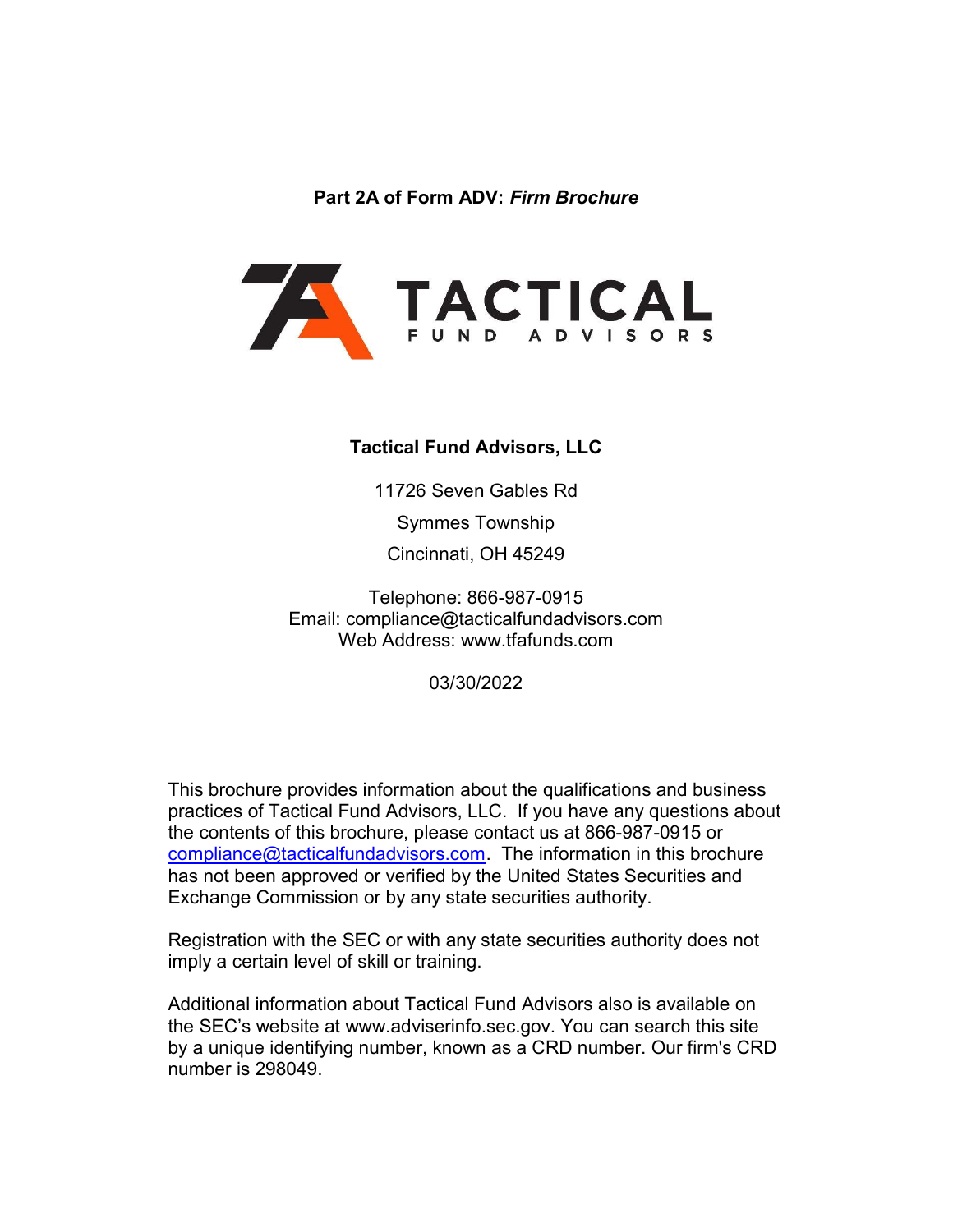## Item 2 Material Changes

This Firm Brochure, dated 03/30/2022, provides you with a summary of Tactical Fund Advisors ("TFA") advisory services and fees, professionals, certain business practices and policies, as well as actual or potential conflicts of interest, among other things. This Item is used to provide our clients with a summary of new and/or updated information; we will inform of the revision(s) based on the nature of the information as follows.

- 1. Annual Update: We are required to update certain information at least annually, within 90 days of our firm's fiscal year end (FYE) of **December 31**. We will provide you with either a summary of the revised information with an offer to deliver the full revised Brochure within 120 days of our FYE or we will provide you with our revised Brochure that will include a summary of those changes in this Item.
- 2. Material Changes: Should a material change in our operations occur, depending on its nature we will promptly communicate this change to clients (and it will be summarized in this Item). "Material changes" requiring prompt notification will include changes of ownership or control; location; disciplinary proceedings; significant changes to our advisory services or advisory affiliates – any information that is critical to a client's full understanding of who we are, how to find us, and how we do business.

The following summarizes new or revised disclosures based on information previously provided in our Firm Brochure dated 10/27/2021.

 Item 8 – Update TFA Quantitative Fund's principle investment strategies based on the addition of two additional Fund Sub-Advisers – Heritage Capital Advisors, LLC and Howard Capital Management, Inc. effective January 4, 2022.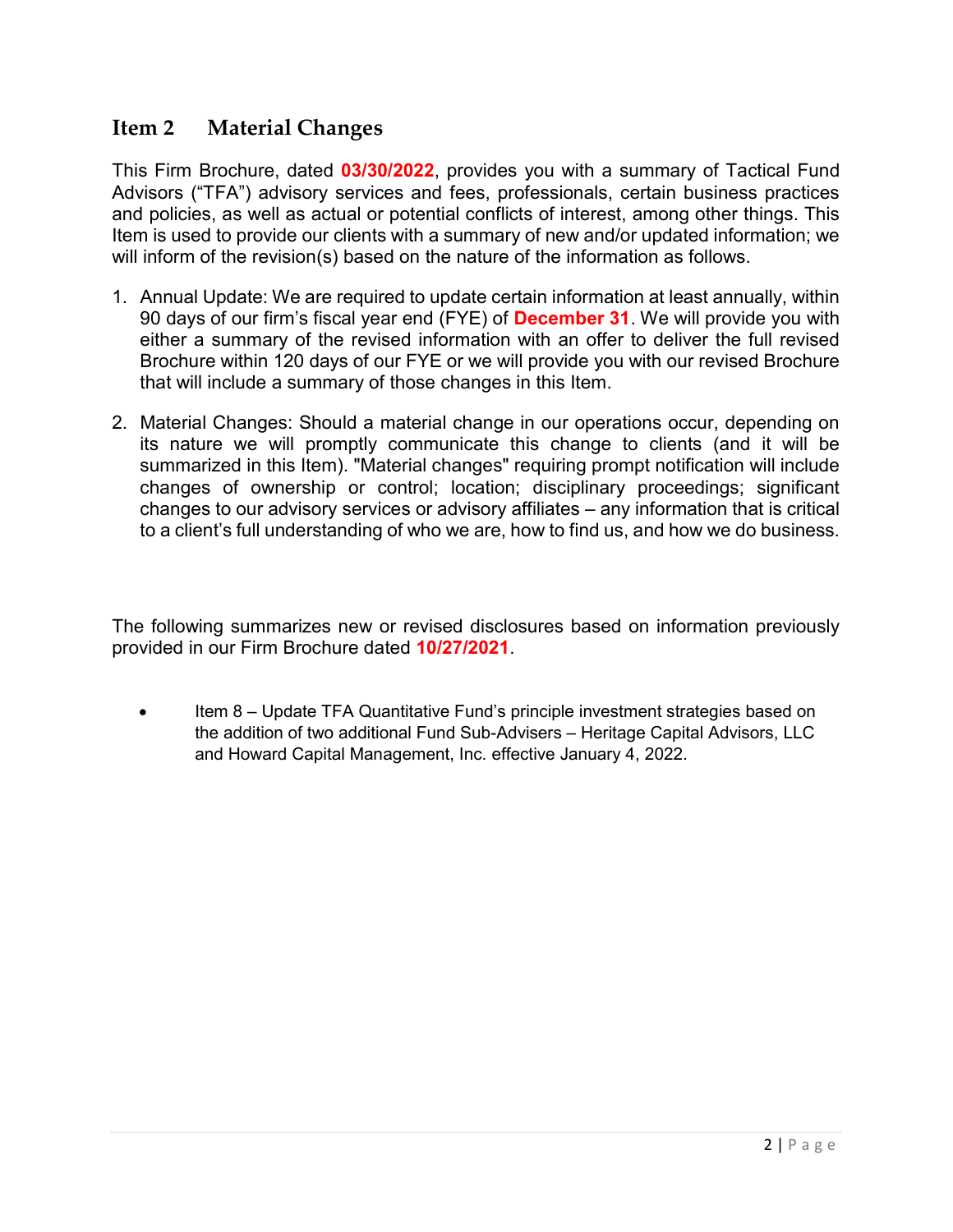# Item 3 Table of Contents **Page**

| Item 1  | <b>Cover Page</b>                                                             |                |
|---------|-------------------------------------------------------------------------------|----------------|
| Item 2  | <b>Material Changes</b>                                                       | $\overline{2}$ |
| Item 3  | <b>Table of Contents</b>                                                      | 3              |
| ltem 4  | <b>Advisory Business</b>                                                      | 4              |
| Item 5  | Fees and Compensation                                                         | 5              |
| Item 6  | Performance-Based Fees and Side-By-Side Management                            | 7              |
| Item 7  | <b>Types of Clients</b>                                                       | 7              |
| ltem 8  | Methods of Analysis, Investment Strategies and Risk of Loss                   | 8              |
| ltem 9  | Disciplinary Information                                                      | 15             |
| ltem 10 | <b>Other Financial Industry Activities and Affiliations</b>                   | 15             |
| ltem 11 | Code of Ethics, Participation or Interest in Client Transactions and Personal |                |
|         | Trading                                                                       | 17             |
| Item 12 | <b>Brokerage Practices</b>                                                    | 18             |
| Item 13 | <b>Review of Accounts</b>                                                     | 20             |
| Item 14 | <b>Client Referrals and Other Compensation</b>                                | 21             |
| Item 15 | Custody                                                                       | 21             |
| Item 16 | <b>Investment Discretion</b>                                                  | 21             |
| Item 17 | <b>Voting Client Securities</b>                                               | 21             |
| Item 18 | <b>Financial Information</b>                                                  | 22             |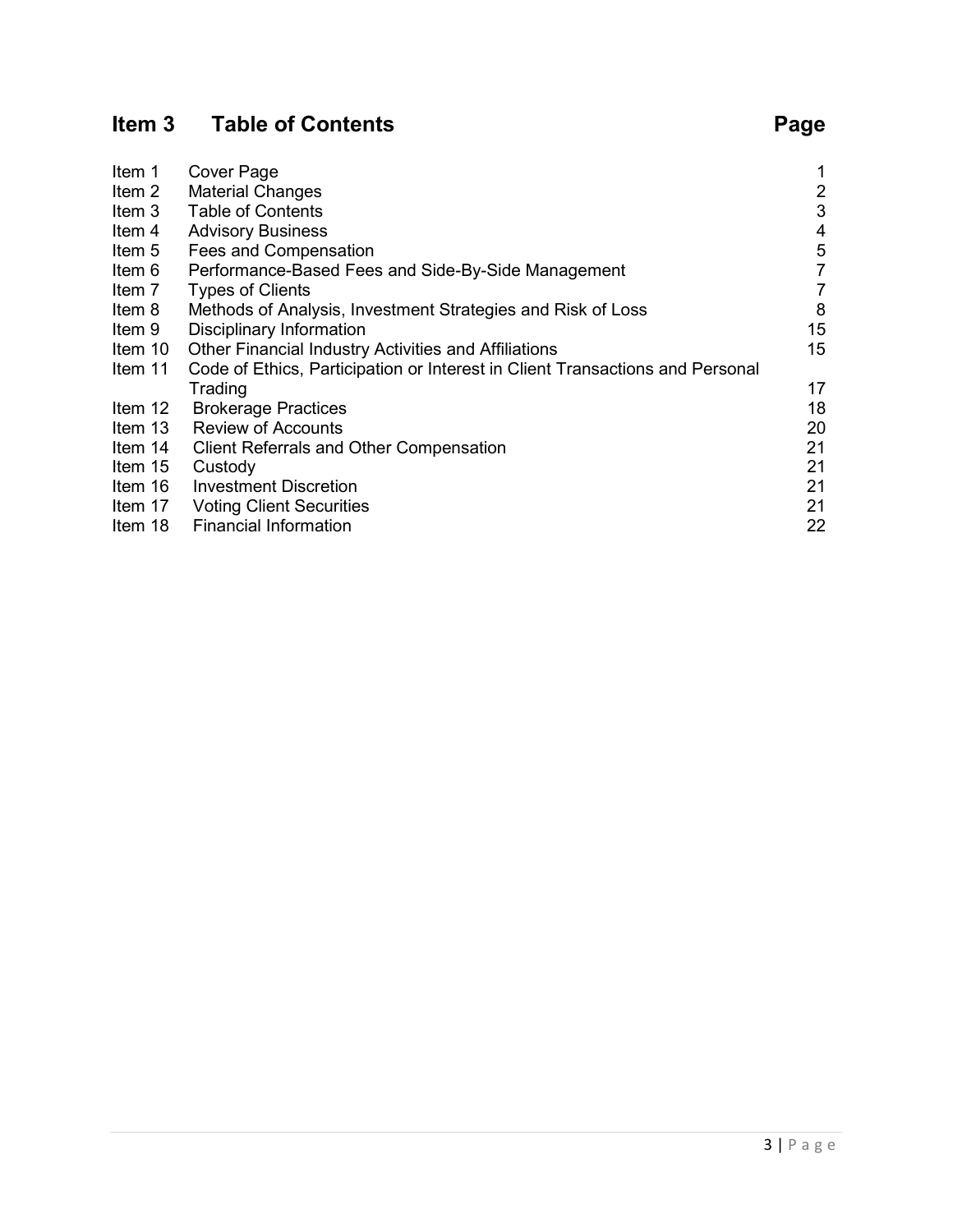## Item 4 Advisory Business

#### A. The Company

Tactical Fund Advisors, LLC ("TFA", "we" or "Firm") is a SEC-registered investment adviser with its principal place of business located in Cincinnati, Ohio. The Firm is organized as an Ohio limited liability company and was founded in June 2018.

Listed below are the Firm's principal shareholders (i.e. those individuals and/or entities controlling 25% or more of this company):

● Drew K Horter

#### B. Advisory Services

TFA offers advisory services to registered investment companies, as well as discretionary tactical investment management services to other registered investment advisory firms and broker-dealers through sub-advisory arrangements.

#### Sub-Advisory Services

The Firm provides discretionary tactical investment advisory services to an affiliated registered investment advisory firm (Horter Investment Management) and other unaffiliated registered investment advisory firms ("primary advisers") that maintain ongoing relationships with clients. TFA will enter into a sub-advisory agreement with the primary adviser to provide investment management services to the clients it accepts from those firms. TFA reserves the right, in its sole discretion, to not accept a client account under a sub-advisory agreement.

The primary adviser is responsible for helping clients to select a TFA tactical investment strategy that is appropriate based on the client's individual goals and objectives, time horizon, risk tolerance, liquidity needs, net worth, total income and other suitability factors. TFA's role is to manage the client's account on a discretionary basis according to the strategy selected by the client. TFA's tactical strategies are not tailored to meet the needs of specific clients. Rather, TFA offers a range of strategies that enable the primary adviser to match clients with a strategy that is consistent with their client's investment goals and objectives, risk tolerance and other suitability factors.

TFA tactical investment strategies generally consist of multi-manager models that include allocations to various tactical institutional mutual funds and ETF's. TFA investment strategies may also include allocations to proprietary tactical mutual funds, as described below. For certain investment strategies, TFA may engage an unaffiliated Third-Party Money Manager. All Third-Party Money Managers that we recommend are state or SECregistered investment advisers. For such strategies, TFA selects, monitors and oversees the performance of each Third-Party Money Manager. TFA's investment advice and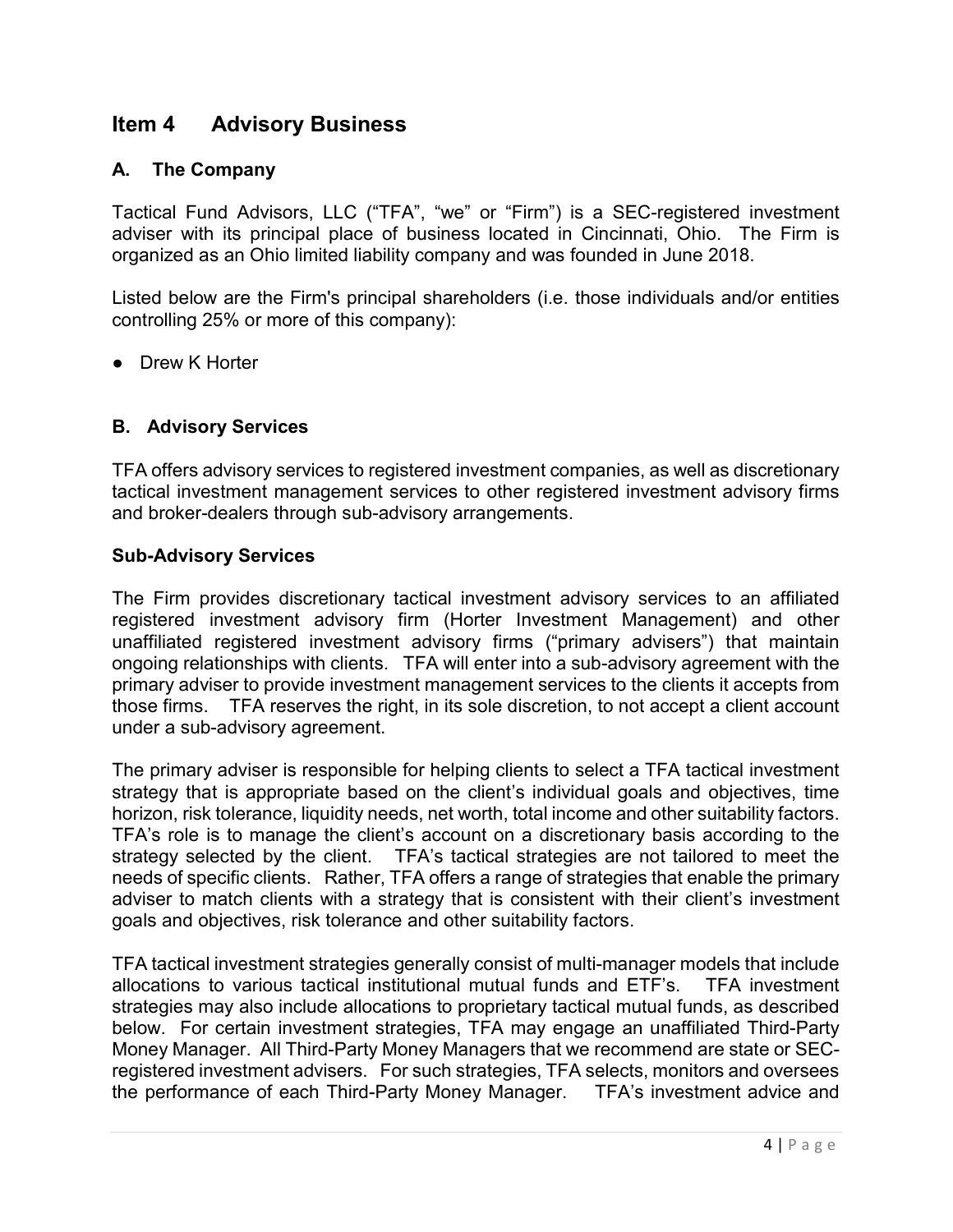strategies may also include other investment vehicles, where deemed appropriate, including but not limited to, equities, bonds, fixed income, debt securities, master limited partnerships, real estate investment trusts ("REITs"), securities issued by the US government or agencies, and insurance products including annuities.

#### Registered Investment Companies

Tactical Fund Advisors offers certain tactical investment strategies via registered investment companies.

TFA serves as the investment adviser to investment companies registered under the Investment Company Act of 1940, as amended (together, the "Registered Funds"). TFA manages the assets of the Registered Funds according to the investment objectives, policies and restrictions as set forth in each respective prospectus.

### C. Client Tailored Services and Client Imposed Restrictions

The primary adviser will not be able to impose restrictions on TFA's investment strategies. The primary adviser may request that TFA develop a customized strategy that includes certain reasonable restrictions or limitations. TFA may, at its sole discretion, choose whether to develop such a customized strategy.

#### D. Wrap Fee Programs

Tactical Fund Advisors does not participate in wrap fee programs.

#### E. Assets Under Management

As of December 31, 2021 the firm managed \$246,627,000 in assets under management on a discretionary basis and \$0 on a non-discretionary basis.

## Item 5 Fees and Compensation

#### A. Advisory Fees

#### TFA Funds

Tactical Fund Advisors serves as the investment adviser to the TFA Tactical Income Fund (I Shares -TFAZX / A Shares - TFALX), Tactical Moderate Allocation Fund (I Shares - TFAUX / A Shares - TFAMX), Tactical Growth Allocation Fund (I Shares - TFAFX / A Shares - TFAEX), TFA Quantitative Fund (I Shares – TFAQX / A Shares – Not Available), TFA Multidimensional Tactical Fund (I Shares – TFADX / A Shares – Not Available), and TFA AlphaGen Growth Fund (I Shares – TFAGX / A Shares – Not Available) (collectively, "TFA Funds"). TFA receives a management fee of 1.3% in connection with the services it provides to TFA Funds. Therefore, TFA has a conflict of interest to recommend TFA Funds over other suitable investment options.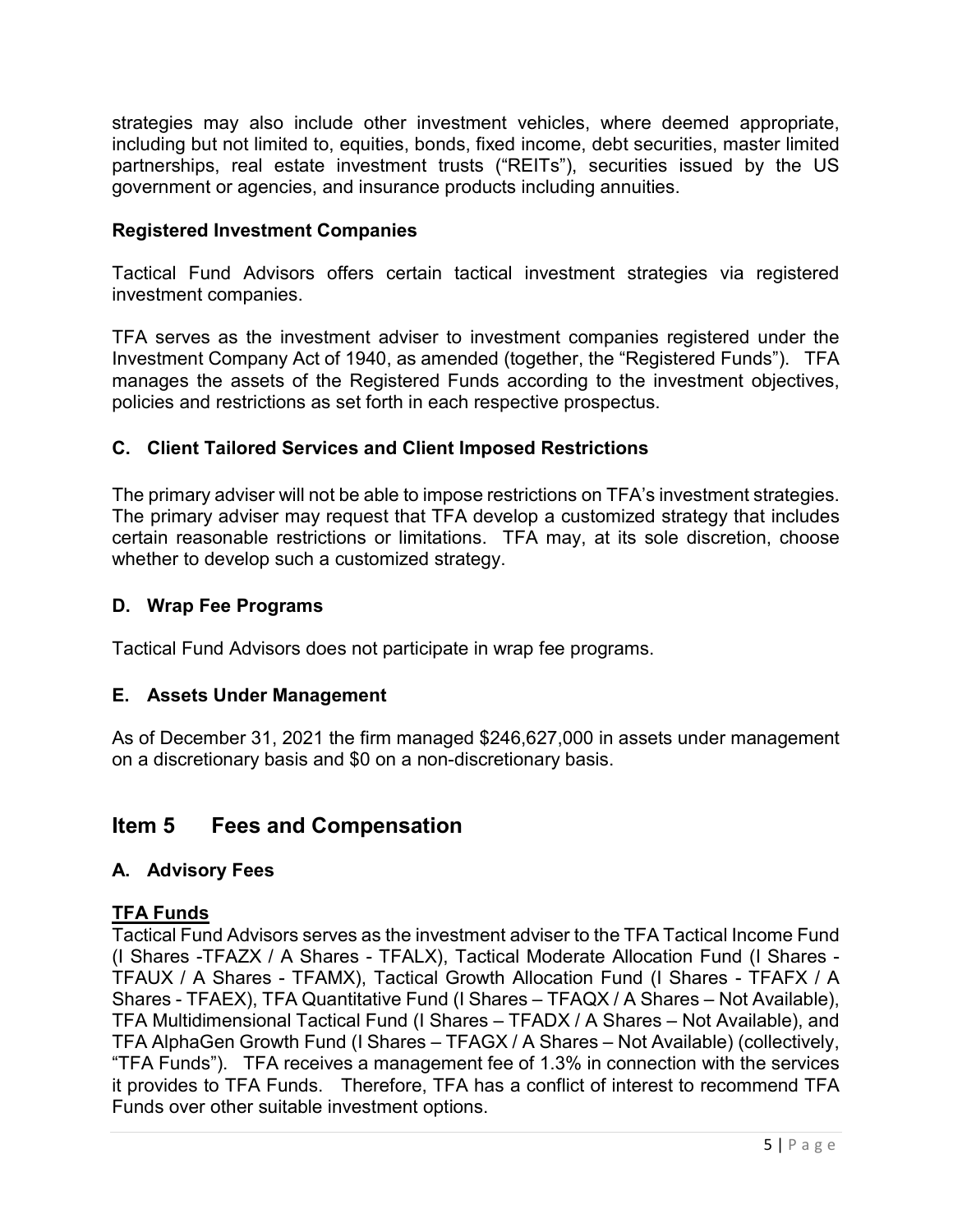For more information about TFA Funds, you may refer to the Fund's prospectus and other information online on the SEC's website at www.adviser.sec.gov. Alternatively, you may request this information at no cost by calling TFA at 866-987-0915, or visit our website at www.tfafunds.com or by emailing compliance@tacticalfundadvisors.com.

In addition to serving as the adviser to the TFA Funds, TFA also provides discretionary tactical investment management services to our registered investment advisor (Horter Investment Management) and unaffiliated registered investment advisers ("primary advisers") through sub-advisory agreements. TFA is compensated by the primary adviser for sub-advisory services based on the assets under management utilizing a TFA tactical investment strategy. The fees are negotiated and may vary.

Certain models utilized by TFA as part of its tactical investment sub-advisory services include allocations to TFA Funds. When TFA Funds are included in TFA's tactical investment models, TFA also receives a sub-advisory fee pursuant to the terms of the sub-advisory agreement. The additional compensation that TFA receives per these subadvisory agreements is above and beyond the fees it receives for the funds themselves. This additional sub-advisory compensation creates a further conflict of interest.

## B. Payment of Fees

Tactical Fund Advisors does not deduct any fees directly. For TFA Funds, the fund's custodian, US Bancorp Fund Services, LLC, deducts applicable fees on TFA's behalf.

For sub-advisory services, TFA is paid directly by the primary adviser for its services. Clients may be responsible for advisory fees charged by and paid directly to the primary adviser for the primary adviser's services to the client.

#### C. Other Fees & Expenses

#### In addition to the advisory and sub-advisory fees described above, clients may be subject to other fees and expenses in connection with TFA's services.

**Mutual Fund & ETF Fees:** These fees and expenses are described in each fund's prospectus, and typically include annual ongoing expenses and transaction fees paid when you buy or sell shares in a fund. The ongoing expenses of a fund are summarized by the expense ratio, which generally include a management fee, other fund expenses, and a possible distribution (12b-1) fee. These expenses are paid for out of fund assets and not billed to investors directly. If the fund also imposes sales charges, a client may directly pay an initial or deferred sales charge when buying or selling the fund. See below for fees associated with TFA funds and the conflict of interest that exists.

**Capital Gains & Surrender Fees:** As with any investment, a client may incur certain costs, such as capital gains taxes or surrender fees when selling or redeeming securities or other holdings to invest in TFA Funds or multi-manager tactical investment strategies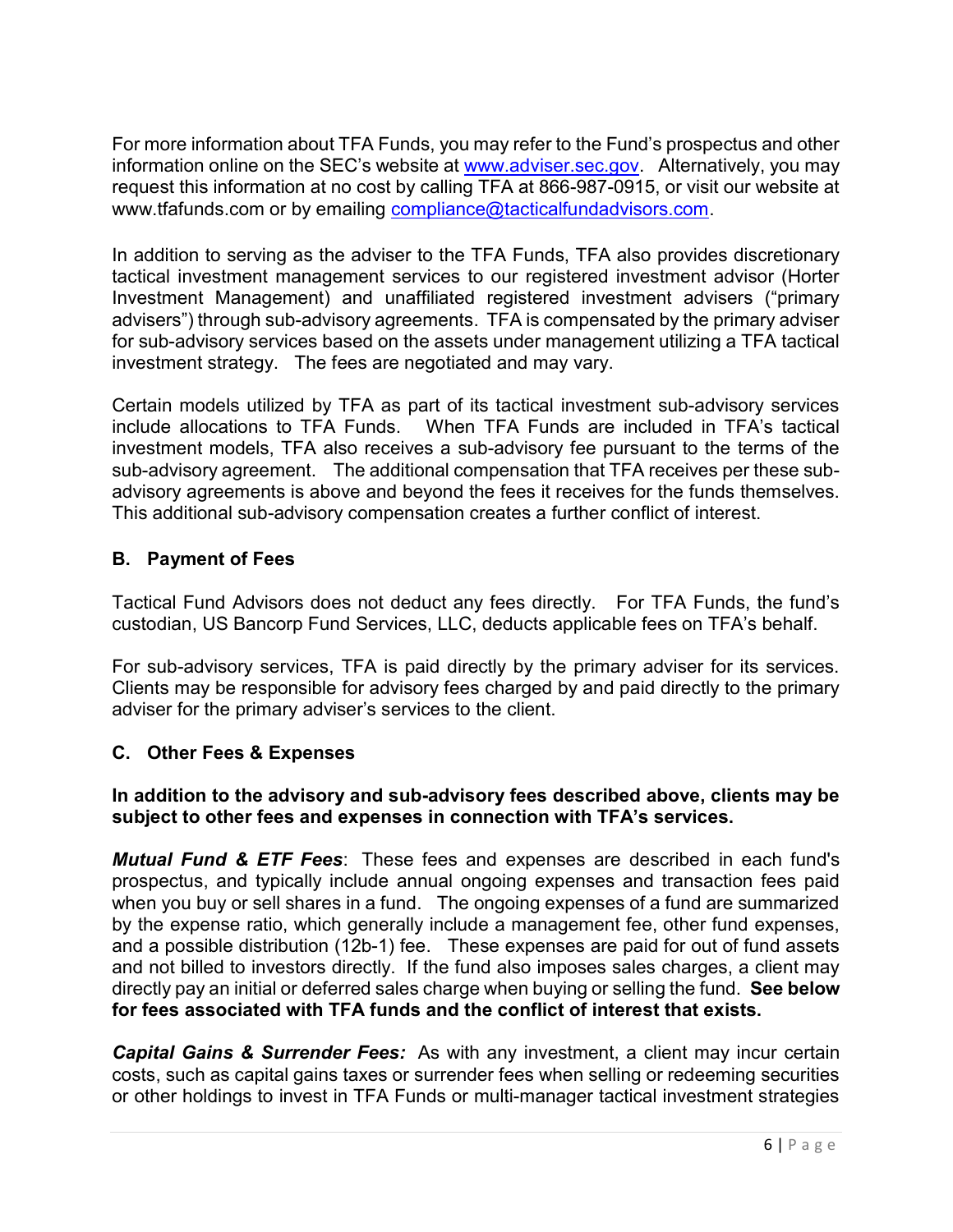managed by the Firm. Such costs vary on a case-by-case basis. The client should consult their primary adviser and consider such costs before making any changes to their portfolio.

**Custodian Expenses:** Clients may also be responsible for the fees and expenses charged by custodians including, but not limited to, account maintenance fees and any trading fees or transaction charges that may be assessed for transactions in the client's account(s). Clients should consult with their primary adviser regarding any custodial fees that may apply to their account.

Please refer to the "Brokerage Practices" section (Item 12) of this Form ADV for additional information.

### D. Terminations

Either Tactical Fund Advisors or the primary adviser may terminate a sub-advisory agreement upon written notice to the other party. The fees for TFA's sub-advisory services will be pro-rated to the date of termination.

## Item 6 Performance-Based Fees and Side-By-Side Management

Performance based fees are based on a share of capital gains on, or capital appreciation of the client's assets. Performance fees may only be charged to qualified clients, as such term is defined under Rule 205-3 of the Advisers Act. Side-by-side management refers to the practice of managing accounts that are charged performance-based fees while at the same time managing accounts that are not charged performance-based fees.

Tactical Fund Advisors does not accept performance-based fees nor does it engage in side-by-side management.

# Item 7 Types of Clients

Tactical Fund Advisors provides sub-advisory services to state and SEC-registered investment advisory firms that maintain ongoing relationships with clients that include:

- Individuals, including high net worth individuals
- Trusts, estates
- Corporations and other business entities
- Charitable organizations
- Pension and profit-sharing plans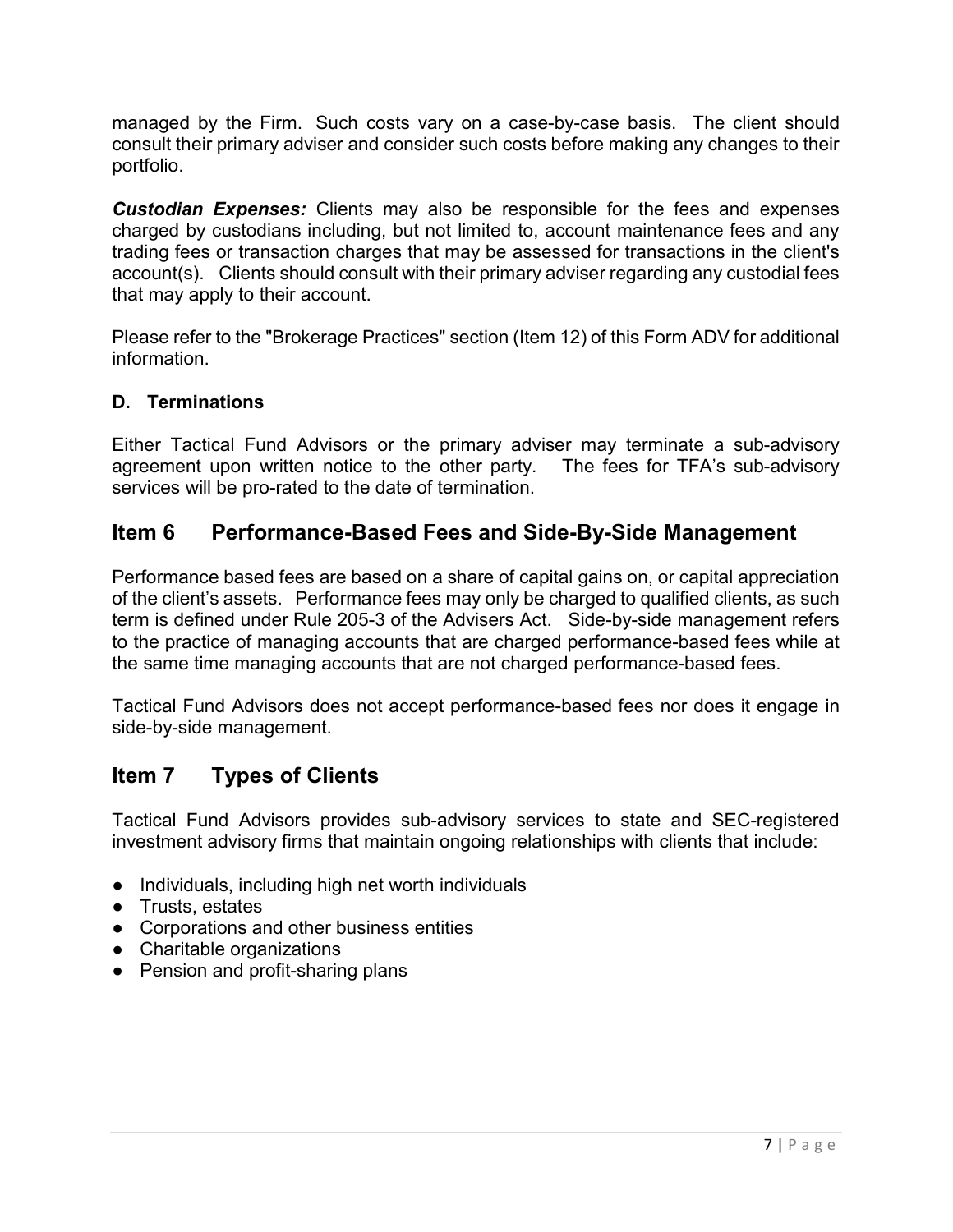## Item 8 Methods of Analysis, Investment Strategies and Risk of Loss

#### A. Methods of Analysis and Investment Strategies

#### Methods of Analysis

We use the following methods of analysis in formulating our investment advice and/or managing client assets:

**Charting.** In this type of technical analysis, we review charts of market and security activity in an attempt to identify when the market is moving up or down and to predict how long the trend may last and when that trend might reverse.

Mutual Fund and/or ETF Analysis. We look at the experience and track record of the manager of the mutual fund or ETF in an attempt to determine if that manager has demonstrated an ability to invest over a period of time and in different economic conditions. We also look at the underlying assets in a mutual fund or ETF in an attempt to determine if there is significant overlap in the underlying investments held in other fund(s) in the client's portfolio. We also monitor the funds or ETFs in an attempt to determine if they are continuing to follow their stated investment strategy.

A risk of mutual fund and/or ETF analysis is that, as in all securities investments, past performance does not guarantee future results. A manager who has been successful may not be able to replicate that success in the future. In addition, as we do not control the underlying investments in a fund or ETF, managers of different funds held by the client may purchase the same security, increasing the risk to the client if that security were to fall in value. There is also a risk that a manager may deviate from the stated investment mandate or strategy of the fund or ETF, which could make the holding(s) less suitable for the client's portfolio.

Third-Party Money Manager Analysis. We examine the experience, expertise, investment philosophies, and past performance of independent third-party investment managers in an attempt to determine if that manager has demonstrated an ability to invest over a period of time and in different economic conditions. We monitor the manager's underlying holdings, strategies, concentrations and leverage.

A risk of investing with a third-party manager who has been successful in the past is that he/she may not be able to replicate that success in the future. In addition, as we do not control the underlying investments in a third-party manager's portfolio, there is also a risk that a manager may deviate from the stated investment mandate or strategy of the portfolio, making it a less suitable investment for our clients. Moreover, as we do not control the manager's daily business and compliance operations, we may be unaware of the lack of internal controls necessary to prevent business, regulatory or reputational deficiencies.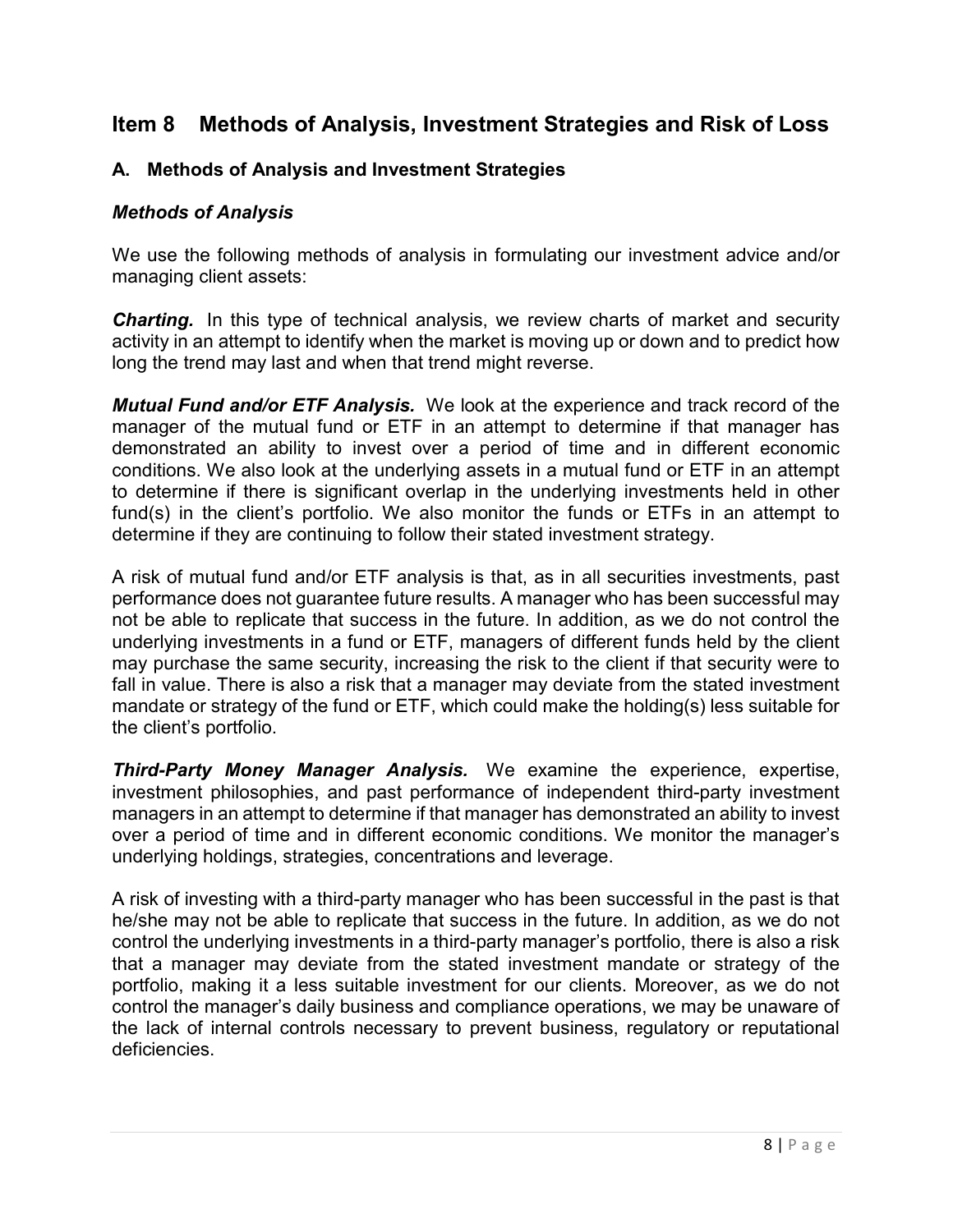#### Investment Strategies

TFA's tactical investing strategies are comprised of multi-manager models which include two or more tactical institutional mutual funds or ETF's and third-party tactical money managers. The use of multi-manager models is intended to smooth out volatility and returns over time through enhanced diversification of portfolio assets. The Investment Committee of TFA is responsible for creating and monitoring the performance of these multi-manager tactical models.

TFA may, at its sole discretion, create and manage custom tactical investing strategies for a primary adviser.

#### Mutual Funds Advised by Tactical Fund Advisors:

TFA Funds:

TFA Tactical Income Fund.  $Class A - TFAIX$ Class I – TFAZX

The Fund seeks to provide high current income with a secondary objective of capital preservation. The Fund's adviser, Tactical Fund Advisors, LLC (the "Adviser"), delegates the day-to-day management of the Fund's assets to multiple sub-advisers. The Adviser is responsible for the overall management of the Fund, including determining the allocation that each sub-adviser will manage, and oversight of the performance of the sub-advisers. While the Adviser expects that each sub-adviser will manage a portion of the Fund's assets at all times, the percentages of the Fund's assets managed by each sub-adviser may vary from time to time.

The Fund pursues its objective by investing, under normal circumstances, at least 80% of its net assets in income-producing securities. The Fund normally invests at least 50% of its total assets in ETF's that invest in both domestic and foreign U.S. Dollar-denominated securities, including leveraged fixed-income ETF's. The Fund may also invest in equity securities of domestic and foreign issuers of any size including equity-related securities, such as options on equity indices or index exchange-traded funds (ETF's), and ETF's that primarily invest in equities or fixed income securities. ETF's that primarily invest in fixed income securities may include the full spectrum of global credit and duration fixed income securities. These may include ETF's that invest in high-yield bonds (commonly known as "junk bonds"), investment-grade corporate bonds, municipal securities and U.S. Treasury securities. High yield bonds are securities that are generally rated below investment grade by the primary rating agencies (BBB- or lower by S&P and Baa3 or lower by Moody's).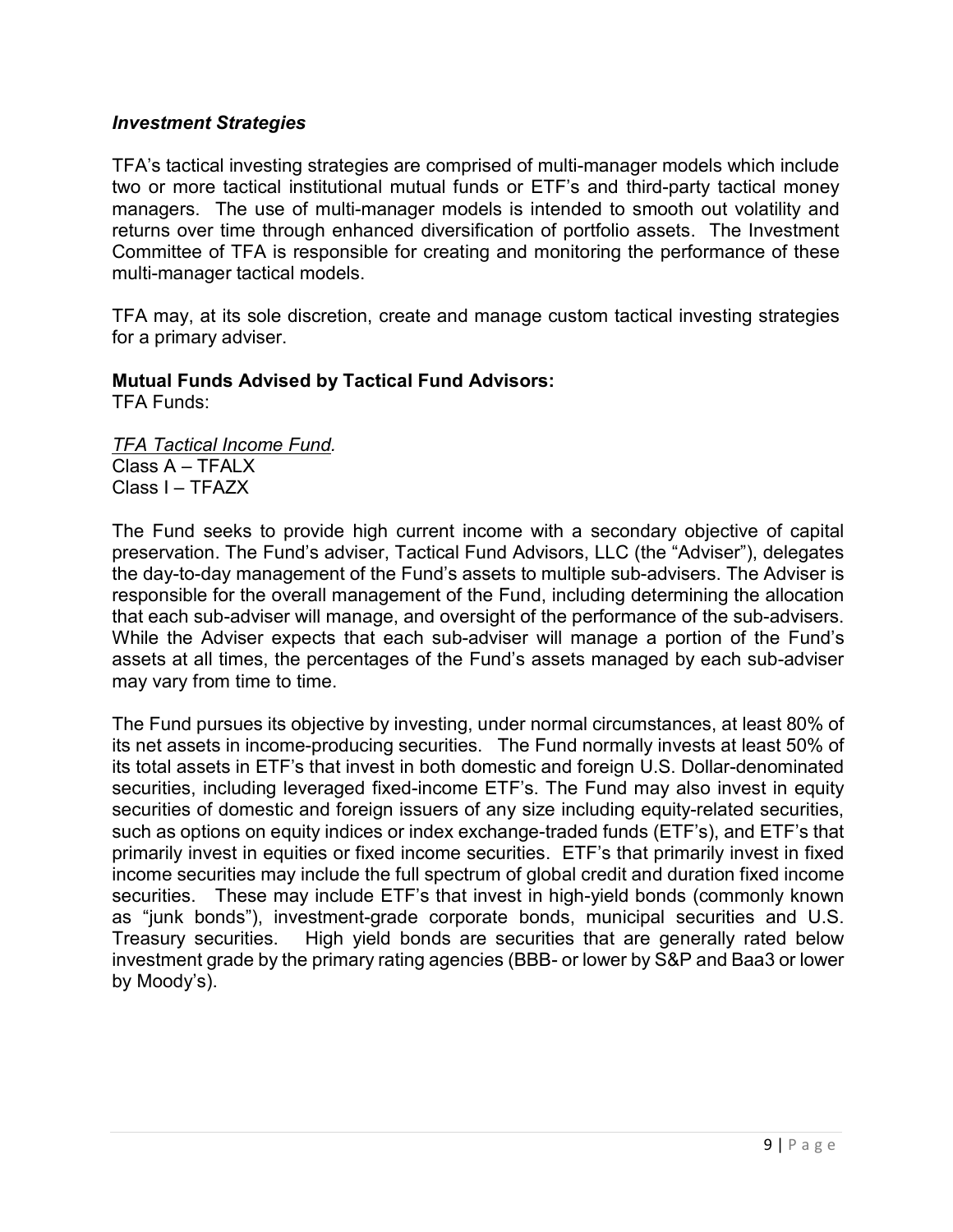Tactical Moderate Allocation Fund. Class A – TFAMX Class I – TFAUX

The Fund seeks to provide capital appreciation. The Fund's adviser, Tactical Fund Advisors, LLC (the "Adviser"), delegates the day-to-day management of the Fund's assets to multiple sub-advisers. The Adviser is responsible for the overall management of the Fund, including determining the allocation that each sub-adviser will manage, and oversight of the performance of the sub-advisers. While the Adviser expects that each sub-adviser will manage a portion of the Fund's assets at all times, the percentages of the Fund's assets managed by each sub-adviser may vary from time to time.

The Fund may invest in domestic and foreign equities, equity-related securities such as options on equity indices or index ETFs, investment grade fixed income securities, ETFs that primarily invest in equities and/or fixed income securities and ETNs linked to the VIX (market volatility) index. ETFs that primarily invest in fixed income securities will include ETFs that invest in high-yield bonds (commonly known as "junk bonds"), investment grade corporate bonds, municipal securities and U.S. Treasury securities. The Fund may short shares of equity and fixed income ETFs.

Foreign equity securities or ETFs that the Fund may invest in may also include issuers from emerging market countries. The Fund considers emerging market countries to be those found in the MSCI EAFE Index. The Fund considers investment grade securities to be those that are rated Baa3 or higher by Moody's Investors Service, Inc. or BBB- or higher by S&P at the time of purchase.

Tactical Growth Allocation Fund.

Class A – TFAEX Class I – TFAFX

The Fund seeks to provide capital appreciation. The Fund's adviser, Tactical Fund Advisors, LLC (the "Adviser"), delegates the day-to-day management of the Fund's assets to multiple sub-advisers. The Adviser is responsible for the overall management of the Fund, including determining the allocation that each sub-adviser will manage, and oversight of the performance of the sub-advisers. While the Adviser expects that each sub-adviser will manage a portion of the Fund's assets at all times, the percentages of the Fund's assets managed by each sub-adviser may vary from time to time.

The Fund may invest in domestic and foreign equities, equity-related securities such as options on equity indices or index ETFs, investment grade fixed income securities, ETFs that primarily invest in equities and/or investment grade fixed income securities and ETNs linked to the VIX (market volatility) index. ETFs that the Fund may invest in include leveraged ETFs. The Fund may short shares of equity and fixed income ETFs and foreign equity securities of ETFs.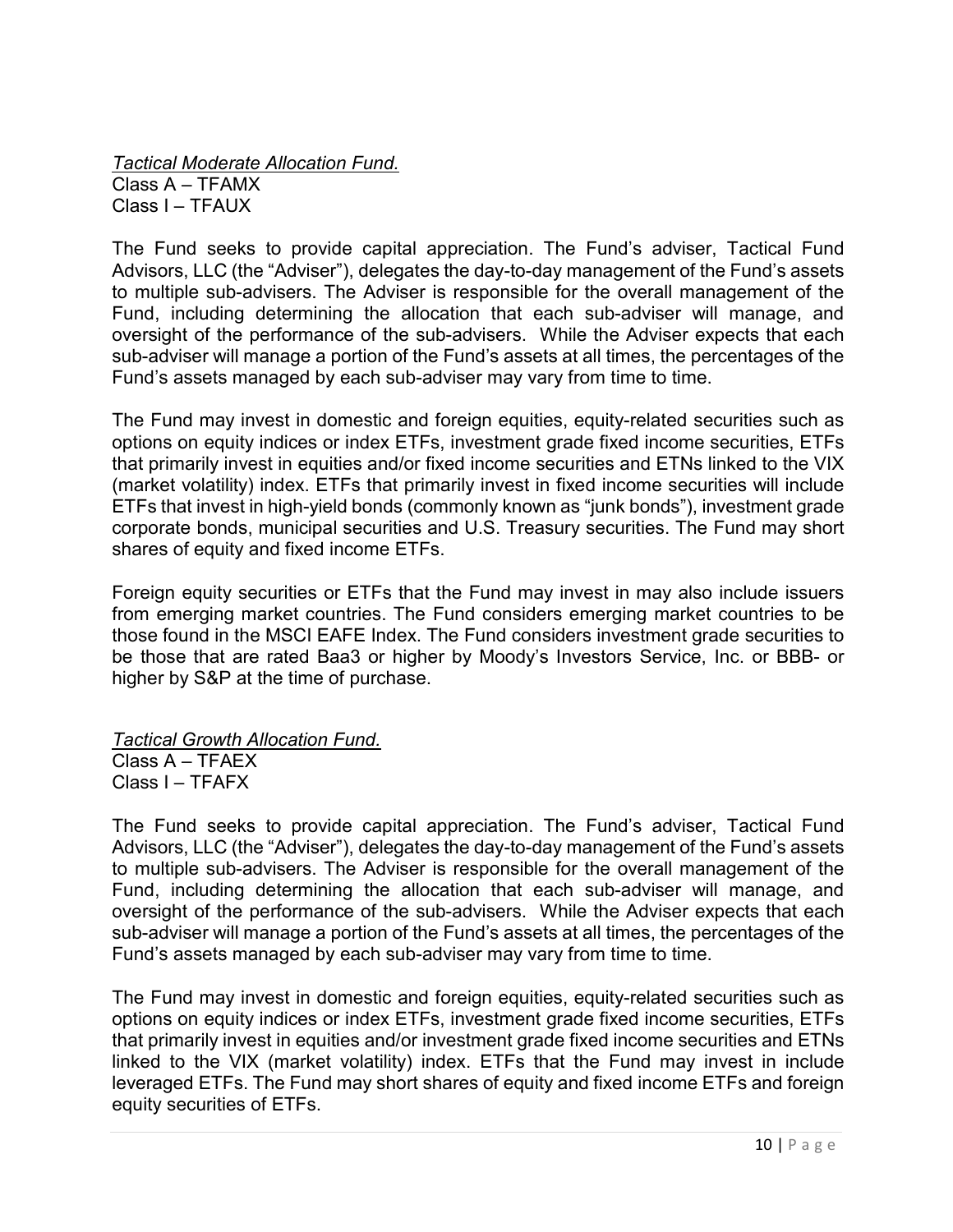Foreign equity securities or ETFs that the Fund may invest in may also include issuers from emerging market countries. The Fund considers emerging market countries to be those found in the MSCI EAFE Index. The Fund considers investment grade securities to be those that are rated Baa3 or higher by Moody's Investors Service, Inc. or BBB- or higher by S&P at the time of purchase.

#### TFA Quantitative Fund

Class A – Not currently available Class I – TFAQX

The Fund seeks to provide capital appreciation. The Fund's adviser, Tactical Fund Advisors, LLC (the "Adviser"), delegates the daily management of the Fund's assets to multiple sub-advisers. The Adviser is responsible for the overall management of the Fund and oversight of the performance of the sub-adviser.

The Sub-Advisers will, under normal conditions, invest the Fund's assets in long, inverse, leveraged and unleveraged registered investment funds which include mutual funds and exchange traded funds (the "Underlying Funds") focused on major global equity indices, industry sectors and factor styles. The Sub-Advisers' models generate signals based on a quantitative analysis. The Sub-Advisers use these signals to invest in the Underlying Funds. Each model's buy, sell or hold signals are generated by its algorithmic, rulesbased system. The Sub-Advisers' models seek to anticipate a market advance, correction or decline. The Sub-Advisers determine the final allocation among the Underlying Funds and other assets using short-term technical analysis and momentum indicators that track recent price changes in the Underlying Funds. The Fund may invest in inverse funds, which are funds that are designed to provide returns that are the inverse, or opposite of a specific benchmark or index.

The Fund may invest up to 100% of its total assets in money market instruments during unfavorable market conditions.

TFA Multidimensional Tactical Fund Class A – Not currently available Class I – TFADX

The Fund seeks to provide capital appreciation. The Fund's adviser, Tactical Fund Advisors, LLC (the "Adviser"), delegates the day-to-day management of the Fund's assets to Preston Wealth Advisors, LLC (the "Sub-Adviser"). The Adviser is responsible for the overall management of the Fund and oversight of the performance of the sub-adviser.

The Sub-Adviser will, under normal market conditions, invest in equity securities of small, mid, and large U.S. capitalization companies and fixed income ETFs (the "Underlying ETFs"). The Fund's investments in the Underlying ETFs exposes the Fund to the following types of fixed income securities: U.S. Treasuries, investment grade corporate securities, U.S. floating rate treasury notes and high yield bonds with maturity dates ranging from one to thirty years. The Underlying ETFs are not limited to a to particular credit quality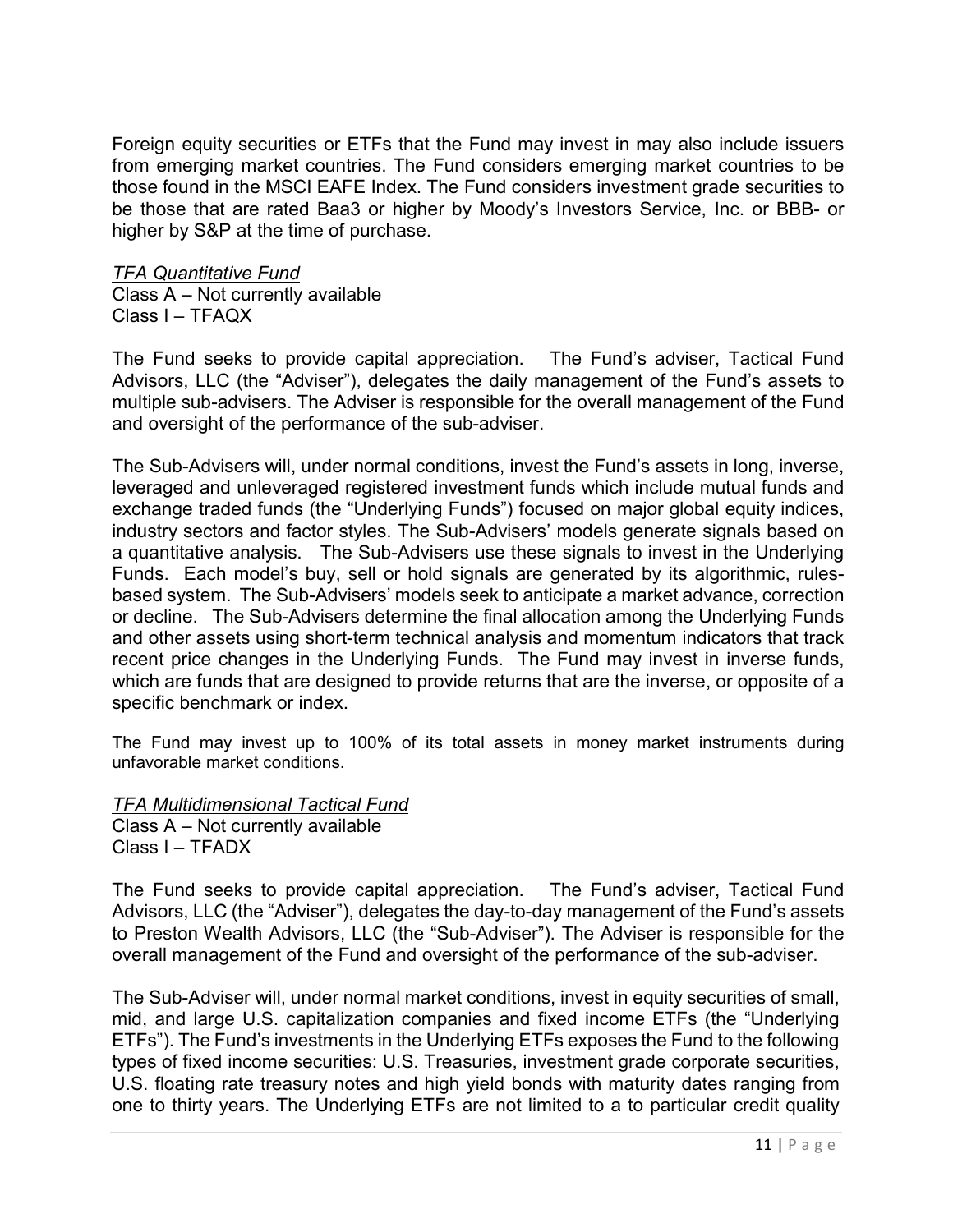and may invest in below investment grade securities (commonly referred to as "junk bonds"). The Fund defines below investment grade securities as bonds with a credit rating below Baa3 or BBB- as judged by either Moody's Investors Service or Standard & Poor's.

The Fund may hold significant cash or fixed income positions during unfavorable market conditions and may be fully invested when favorable conditions warrant. The Sub-Adviser decides whether to transition between asset classes based on the recommendations from its quantitative analysis. In managing the Fund's portfolio, the Fund will engage in frequent trading, resulting in a high portfolio turnover rate.

#### TFA AlphaGen Growth Fund

Class A – Not currently available Class I – TFAGX

The Fund seeks to provide capital appreciation. The Fund's adviser, Tactical Fund Advisors, LLC (the "Adviser"), delegates the day-to-day management of the Fund's assets to Heritage Capital Advisors, LLC (the "Sub-Adviser"). The Adviser is responsible for the overall management of the Fund and oversight of the performance of the sub-adviser.

The Sub-Adviser seeks to achieve the Fund's investment objective by employing an active, risk-managed, multi-strategy investment approach. The Sub-Adviser's philosophy is that utilizing multiple, complementary strategies may enhance portfolio diversification and smooth investment returns over a full market cycle.

The Sub-Adviser employs multiple sub-strategies to manage the portfolio. Sub-strategy approaches may include:

- Tactical allocation strategies designed to reduce the equity exposure and increase fixed income exposure when market risk is considered elevated.
- Relative strength-based strategies identifying leading indices in equity and fixed income markets.
- Directional strategies utilizing adaptive risk management.
- Leadership-based equity selection strategies focused on top-rated individual stocks (as defined by the Sub-Adviser's proprietary rating system) and sector exposures.
- Hedging overlay strategies.
- Equity selection strategies utilizing rules-based selection criteria.

#### B. Risk Associated with Investment Strategies and Methods of Analysis

Securities investments are not guaranteed and you may lose money on your investments, even in lower risk strategies. Clients should understand that investing in any securities, including mutual funds, involves a risk of loss of both income and principal.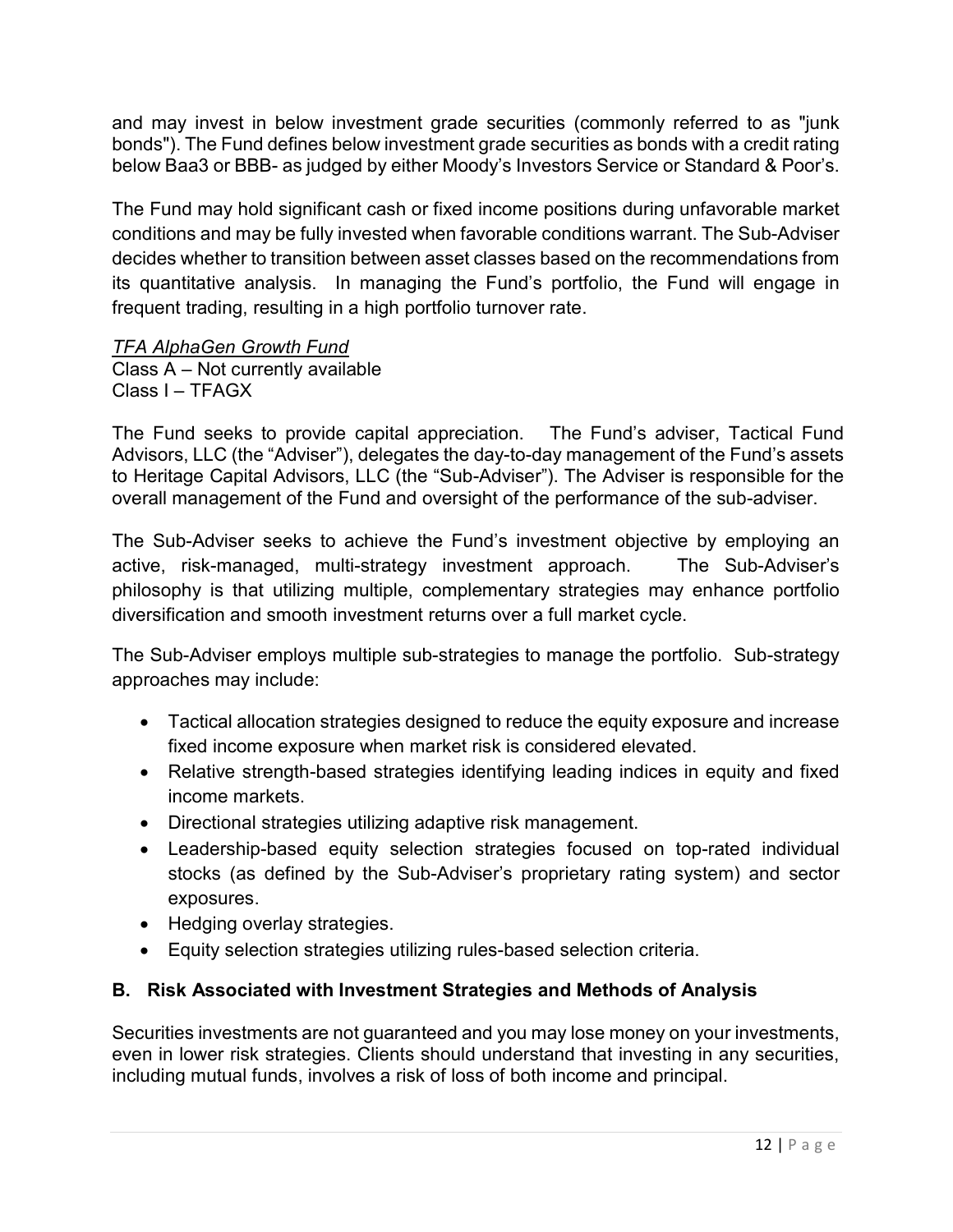Management Risk – Investment professionals at TFA are responsible for implementing TFA's investment strategies. There is no guarantee that the investment techniques, risk analysis and professional judgment utilized at TFA will produce the intended investment results.

Typical investment risks include market risks typified by a drop in a security's price due to company specific events (such as a poor earnings announcement or downgrade in the credit rating of company bonds) or general market activity (such as occurs in a "bear" market when stock values fall in general). Stock markets, especially foreign markets, are volatile and can decline significantly in response to adverse issuer, political, regulatory, market or economic developments. Fixed income strategies are subject to interest rate risk and the inherent credit risk related to the underlying credit worthiness of the various issues and the volatility of the bond market in general.

The Firm utilizes various tactical managers and strategies whose goal is to avoid major market declines by going "risk off" to cash, or by employing various other strategies designed to protect against falling markets. There is no guarantee that managers will be able to avoid future market losses by employing these strategies. In addition, if a manager goes "risk off" to cash, you should be aware that holding cash may carry the risk that a manager will not be invested during periods of positive market performance.

Some managers may engage in hedging. The manager's use of inverse securities or other transactions to reduce risk involves costs and are subject to the manager's ability to predict correctly changes in the relationships of such hedge instruments to the strategy's portfolio holdings or other factors. No assurance can be given that the manager's judgment in this respect will be correct. In addition, no assurance can be given that the manager will enter into hedging or other transactions at times or under circumstances in which it may be advisable to do so. Given the potential risk involved, strategies employing hedging may not be suitable for the conservative investor.

Some managers may utilize leverage. The use of leverage increases the risk to a portfolio. Leverage involves the use of various financial instruments or borrowed capital, such as margin, to increase the potential return of an investment. Conversely, leverage can magnify the losses of an investment during a down market. Given the potential risk involved, strategies employing leverage may not be suitable for the conservative investor.

#### Frequent Trading and Investment Performance

TFA's tactical investment strategies are actively managed and frequent trading may occur. The frequent trading of securities can affect investment performance through increased brokerage and other transaction costs and taxes.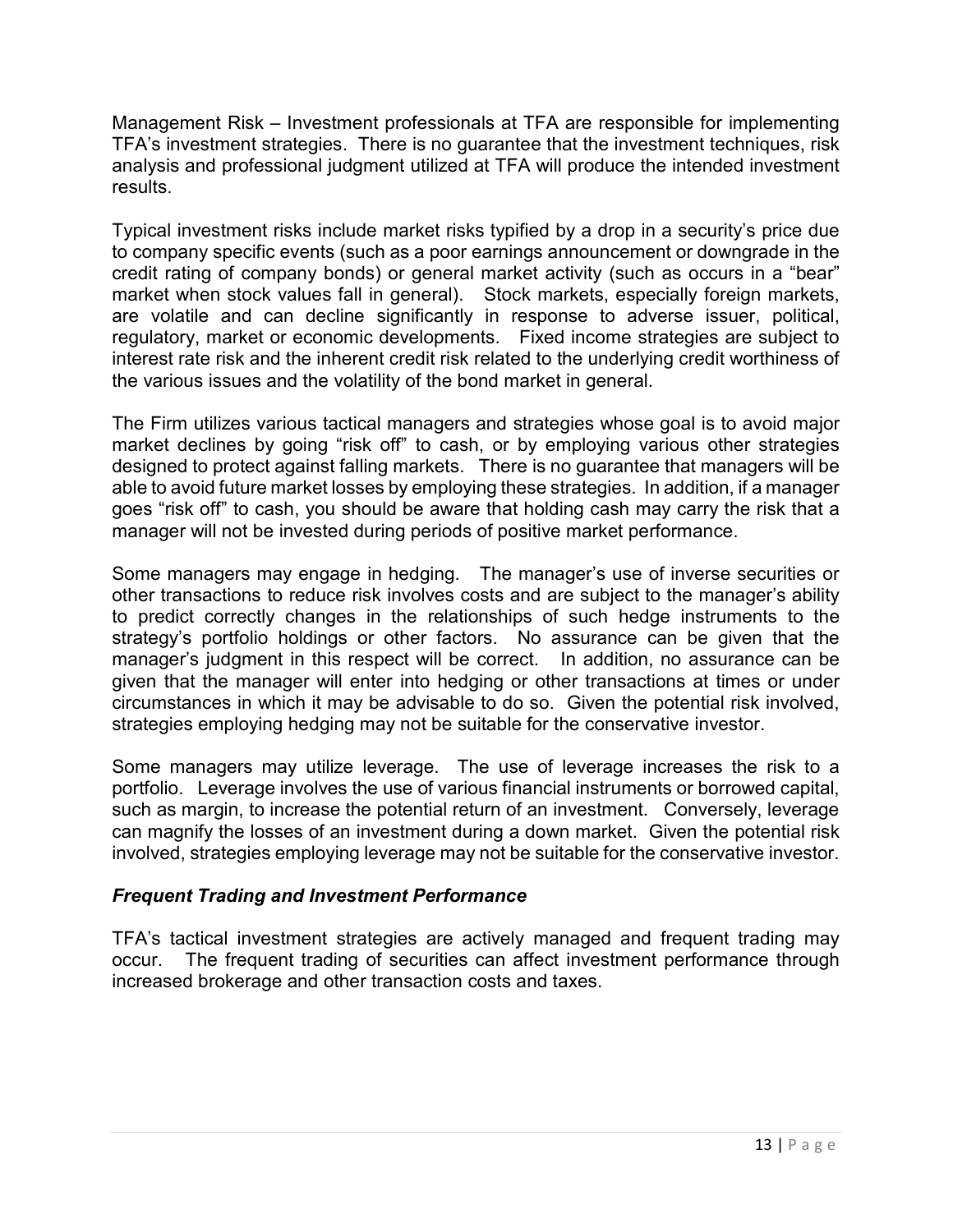#### C. Risk Associated with Specific Securities Utilized

In addition to the risks inherent in the investment strategies advised or sub-advised by TFA, there are risks associated with the specific securities utilized within the investment strategies.

Equity Securities: The major risks associated with investing in equity securities relate to the company's capitalization, quality of the company's management, quality and cost of the company's services, the company's ability to manage costs, efficiencies in the manufacturing or service delivery process, management of litigation risk and the company's ability to create shareholder value (e.g., increase the value of the company's stock price).

Exchange Traded Funds: ETFs are subject to risks similar to those of stocks. Investment returns will fluctuate and are subject to market volatility, so that when shares are sold they may be worth more or less than their original cost. ETF shares are bought and sold at market price (not Net Asset Value) and are not individually redeemed from the fund.

Equity Mutual Funds: The major risks associated with investing in equity mutual funds is similar to the risks associated with investing directly in equity securities, including market risk, which is the risk that investment returns will fluctuate and are subject to market volatility, so that an investor's shares, when redeemed or sold, may be worth more or less than their original cost. Other risks include the quality and experience of the portfolio management team and its ability to create fund value by investing in securities that have positive growth, the amount of individual company diversification, the type and amount of industry diversification and the type and amount of sector diversification within specific industries. In addition, mutual funds tend to be tax inefficient and therefore investors may pay capital gains taxes on fund investments while not having yet sold their shares in the fund.

Money Market Funds: You could lose money by investing in the Fund. An investment in the Fund is not insured or guaranteed by the Federal Deposit Insurance Corporation or other government agency. The Fund's sponsor has no obligation to provide support to the Fund, and you should not expect that the sponsor will provide financial support to the Fund at any time.

Fixed Income Mutual Funds: In addition to the risks associated with investing in equity mutual funds, fixed income mutual funds also carry the following risks: (1) Credit Risk – the risk that a company or bond issuer may fail to pay principal and interest payments in a timely manner; (2) Interest Rate Risk – the risk that the market value of the bonds will go down when interest rates rise; and (3) Prepayment Risk – the risk that a bond will be paid off early.

Indexed Funds: Indexed Funds have the potential to be affected by "tracking error risk" which means a deviation from a stated benchmark index. Since the core of a portfolio may attempt to closely replicate a benchmark, the source of the tracking error (deviation)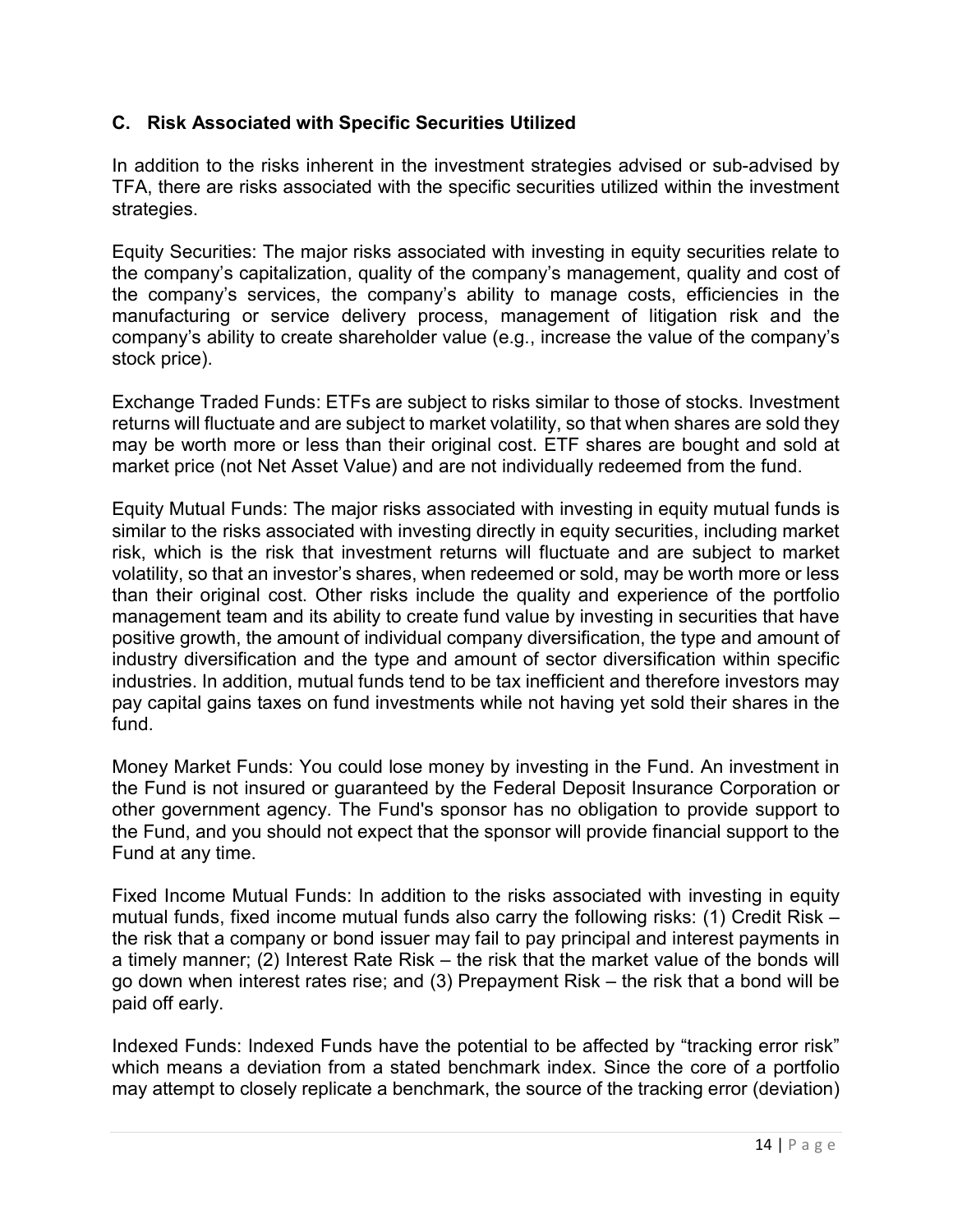may come from a "sample index" that may not closely align to the benchmark. In addition, while many index mutual funds are known for their potential tax efficiency and higher "qualified dividend income" (QDI) percentages, there are assets classes within these funds or holding periods that may not benefit. Shorter holding periods, as well as commodities and currencies that may be part of a fund's portfolio, may be considered "non-qualified" under certain tax code provisions.

Options: There are numerous risks associated with transactions in options on securities or securities indexes. A decision as to whether, when and how to use options involves the exercise of skill and judgment, and even a well-conceived transaction may be unsuccessful to some degree because of market behavior or unexpected events. In the case of index options, the client incurs basis risk between the performance of the underlying portfolio and the performance of the underlying index. For example, the underlying portfolio may decline in value while the underlying index may increase in value, resulting in a loss on the call option while the underlying portfolio declines as well.

Alternative Investments: The performance of alternative investments (e.g., commodities, futures, hedge funds; funds of hedge funds, private equity or other types of limited partnerships) can be volatile. Alternative investments generally involve various risk factors and liquidity constraints, a complete discussion of which is set forth in the offering documents of each specific alternative investment. Due to the speculative nature of alternative investments a client must satisfy certain income or net worth standards prior to investing.

# Item 9 Disciplinary Information

Tactical Fund Advisors is required to disclose any legal or disciplinary events that are material to a client's or prospective client's evaluation of the firm's advisory business or the integrity of its management.

Tactical Fund Advisors does not have any reportable disciplinary history.

# Item 10 Other Financial Industry Activities and Affiliations

## A. Broker-Dealer and Registered Representative Registration

Tactical Fund Advisors is not registered as a broker-dealer, nor are any of its personnel registered representatives of a broker-dealer. No applications to register as a brokerdealer or registered representative are pending with the firm or any of its personnel.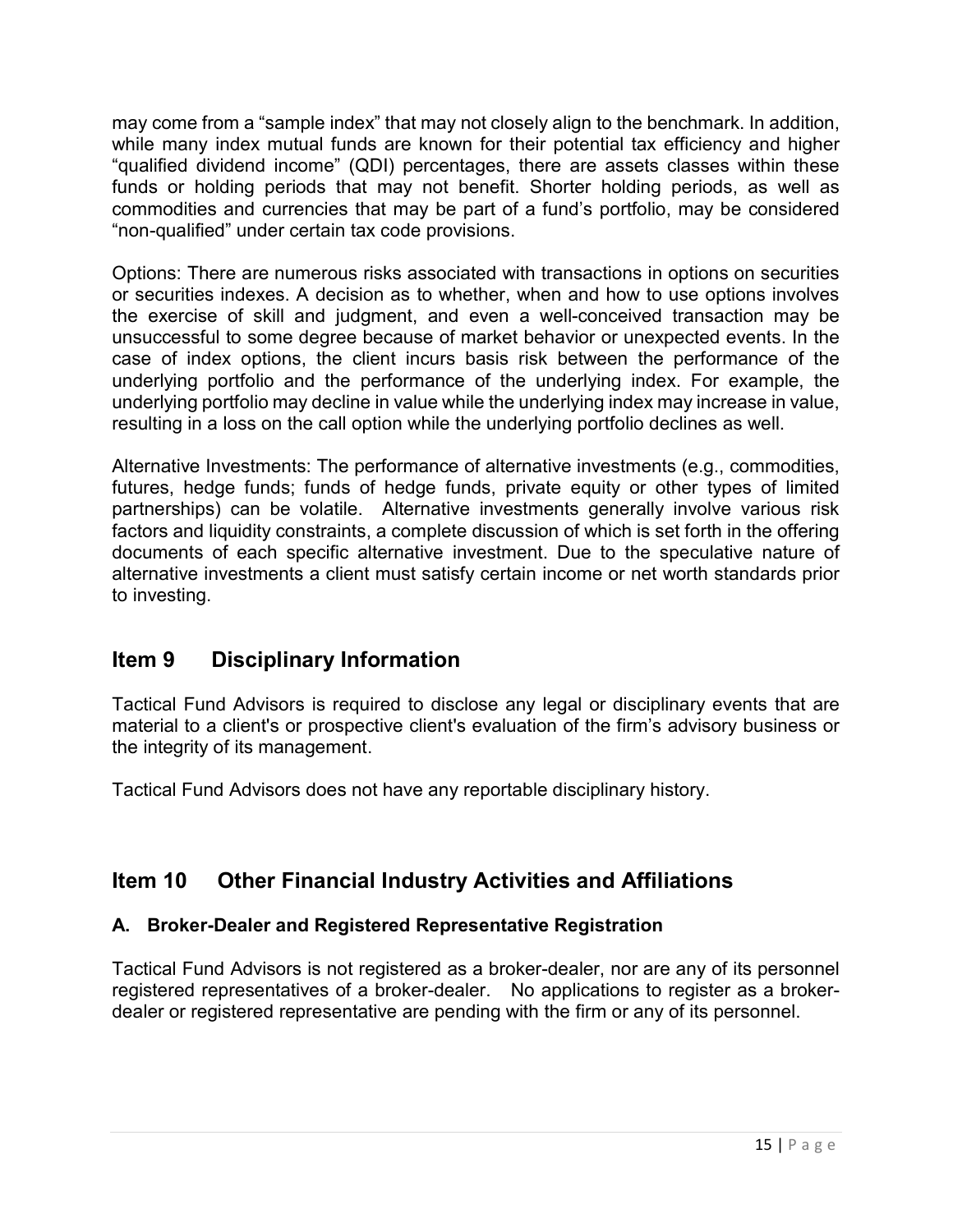#### B. Futures and Commodity Registration

Tactical Fund Advisors is not registered, nor does it have an application pending to register, as a futures commission merchant, commodity pool operator or commodity trading advisor.

#### C. Financial Industry Affiliations

Investment Adviser. Tactical Fund Advisors, LLC is related to Horter Investment Management, LLC ("Horter") through common ownership and control. Horter is an SECregistered investment advisor with its principal place of business in Cincinnati, Ohio. More information relating to Horter Investment Management, LLC is available on the SEC's website at www.adviserinfo.sec.gov. You can search this site by a unique identifying number, known as a CRD number. Horter Investment Management, LLC's CRD # is 119880. TFA provides sub-advisory services to Horter.

Registered Investment Companies. Tactical Fund Advisors, LLC, serves as the investment adviser to the TFA Tactical Income Fund (Class A: TFALX, Class I: TFAZX), the Tactical Moderate Allocation Fund (Class A: TFAMX, Class I: TFAUX), the Tactical Growth Allocation Fund (Class A: TFAEX, Class I: TFAFX), the TFA Quantitative Fund (Class I: TFAQX), the TFA Multidimensional Tactical Fund (Class I: TFADX) and the TFA AlphaGen Growth Fund (Class I: TFAGX).

Insurance Company. Tactical Fund Advisors, LLC is related to Horter Financial Strategies, LLC ("HFS") through common ownership and control. HFS is an insurance agency located in Cincinnati, Ohio that primarily conducts fixed insurance product sales. Certain Investment Adviser Representatives of Horter Investment Management are licensed agents with Horter Financial Strategies.

Fund Administration Company. Tactical Fund Advisors, LLC is related to Tactical Fund Services, LLC ("TFS") through common ownership and control. TFS was formed in January 2021 in Cincinnati, Ohio to provide fund administration services to the proprietary TFA Funds.

Support Services Company. Tactical Fund Advisors, LLC is related to CIVITAS Advisor Solutions, LLC ("CIVITAS") through common ownership and control. CIVITAS was formed in August 2021 to provide technology, practice management and other solutions to independent Registered Investment Advisory firms.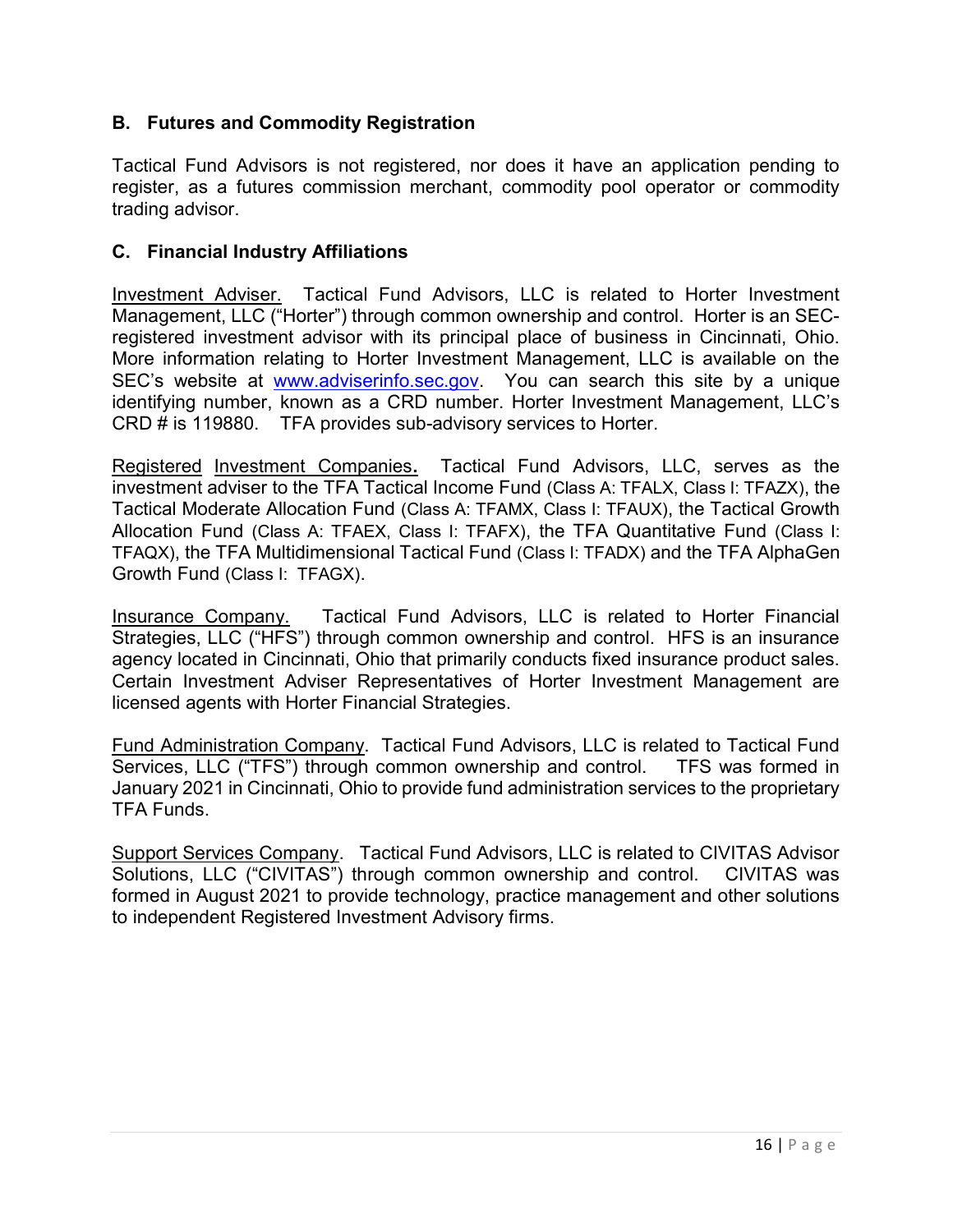## Item 11 Code of Ethics, Participation or Interest in Client Transactions and Personal Trading

#### A. Code of Ethics

Tactical Fund Advisors has adopted a Code of Ethics which sets forth high ethical standards of business conduct that we require of our employees, including compliance with applicable federal securities laws.

TFA's code of ethics is predicated on the principle that TFA owes a fiduciary duty to its clients. Our personnel owe a duty of loyalty, fairness and good faith towards our clients, and have an obligation to adhere not only to the specific provisions of the Code of Ethics but to the general principles that guide the Code. All officers, managers and employees, and other person subject to TFA's supervision and control, are required to adhere to the Code of Ethics.

Our Code of Ethics includes provisions requiring employees to place client interests ahead of the firms, to engage in personal investing in accordance with the Code and prohibiting the use of material non-public information to benefit the employee. Our code also provides for oversight, enforcement and recordkeeping provisions.

A copy of our Code of Ethics is available upon request. You may request a copy by email sent to compliance@tacticalfundadvisors.com, or by calling us at 866-987-0915.

#### B. Recommendations Involving a Material Financial Interest

Tactical Fund Advisors has a material financial interest in recommending TFA Funds: TFALX has an expense ratio of 2.46%; TFAZX has an expense ratio of 2.21%; TFAMX has an expense ratio of 2.38%; TFAUX has an expense ratio of 2.13%; TFAEX has an expense ratio of 2.20%; TFAFX has an expense ratio of 1.95%; TFAQX has an expense ratio of 1.96%; TFADX has an expense ratio of 1.98%; and TFAGX has a expense ratio of 1.69%. Tactical Fund Advisors has contractually agreed to limit the expense ratio to 2.14% for TFALX, TFAMX and TFAEX, and limit the expense ratio to 1.89% for TFAZX, TFAUX, TFAFX, TFAQX and TFADX through April 30, 2023. TFA and Drew K. Horter receive approximately 1.30% for the management of the TFA Funds. Moreover, TFA's fees related to these funds is proportional to the amount of assets invested in them. Therefore, TFA and Drew K. Horter have a material financial interest and a financial incentive to recommend these funds to you, which creates a material conflict of interest. In addition, where TFA Funds are included in multi-manager models subadvised by TFA, TFA may receive additional compensation based on the total assets subadvised by TFA, which includes the TFA Funds.

Clients may obtain additional information about the fees and expenses that may apply due to investing in the TFA Funds by contacting TFA. Clients may also obtain information by reviewing the relevant prospectus for the funds which are publicly available on the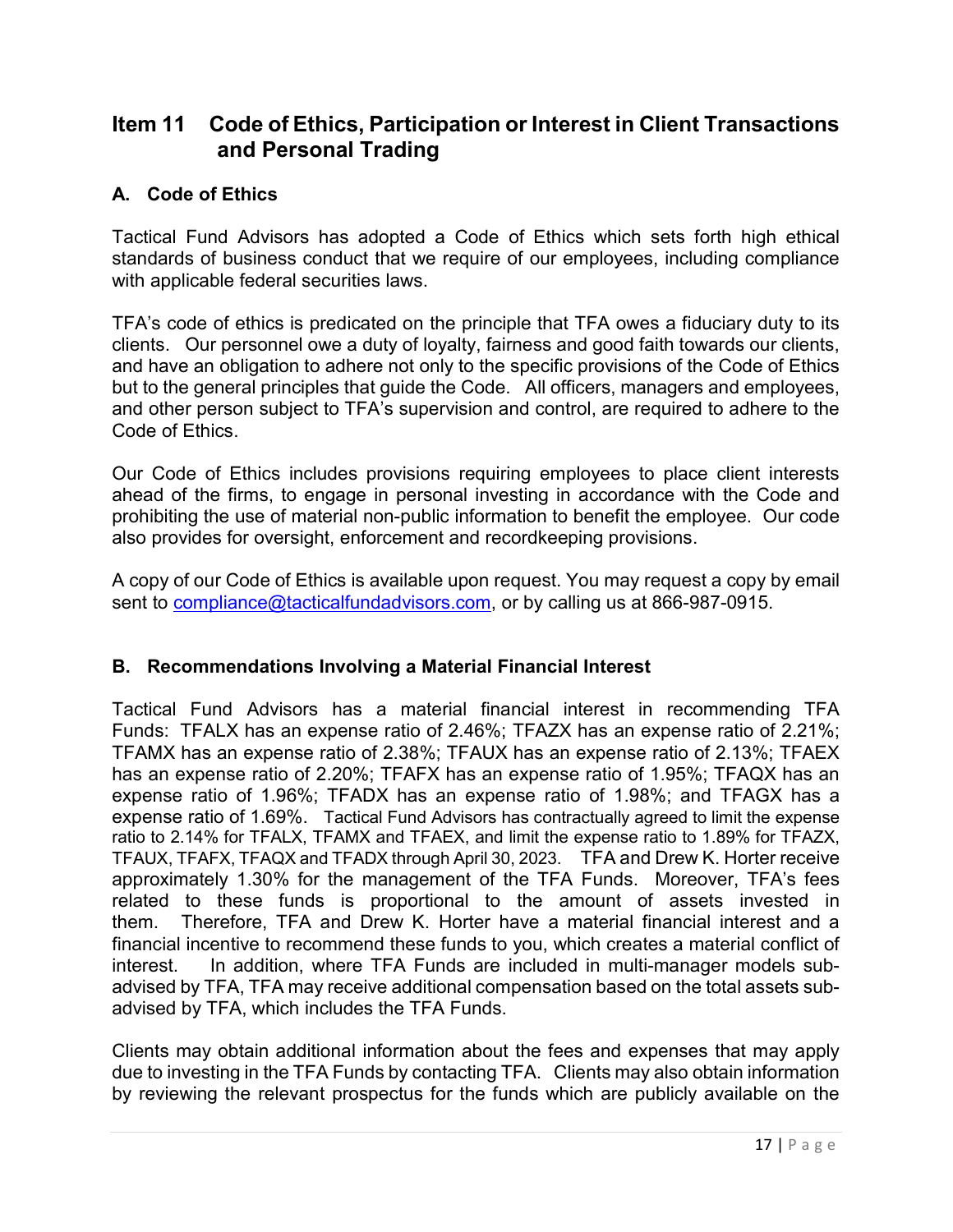EDGAR Database on the SEC's website (www.sec.gov). Clients may elect not to invest in these funds or not to invest in strategies that utilize these funds.

Tactical Fund Advisors always acts in the best interests of its clients consistent with its fiduciary duties. Clients are not required to invest in TFA Funds, or in tactical investment strategies that include an allocation to TFA Funds.

#### C. Participation or Interest in Client Transactions

TFA and individuals associated with our firm are prohibited from engaging in principal transactions.

TFA and individuals associated with our firm are prohibited from engaging in agency cross transactions.

Our Code of Ethics is designed to assure that the personal securities transactions, activities and interests of our employees will not interfere with (i) making decisions in the best interest of advisory clients and (ii) implementing such decisions while, at the same time, allowing employees to invest for their own accounts.

Our firm and/or individuals associated with our firm may buy or sell for their personal accounts securities identical to or different from those recommended to our clients. In addition, any related person(s) may have an interest or position in a certain security(ies) which may also be recommended to a client.

It is the expressed policy of our firm that no person employed by us may purchase or sell any security prior to a transaction(s) being implemented for an advisory account, thereby preventing such employee(s) from benefiting from transactions placed on behalf of advisory accounts.

## Item 12 Brokerage Practices

#### A. Broker-Dealer Selection

Tactical Fund Advisors does not have any soft-dollar arrangements and does not receive any soft-dollar benefits.

As adviser to the TFA Funds, TFA has the discretion to select the broker to provide execution services for a particular transaction.

As a sub-adviser to other registered investment advisers and broker-dealers, TFA is required to use the broker-dealer or custodian indicated by the primary adviser.

TFA has the responsibility to ensure best execution regardless of whether it is acting in an advisor or sub-advisory capacity. As such, TFA has implemented policies and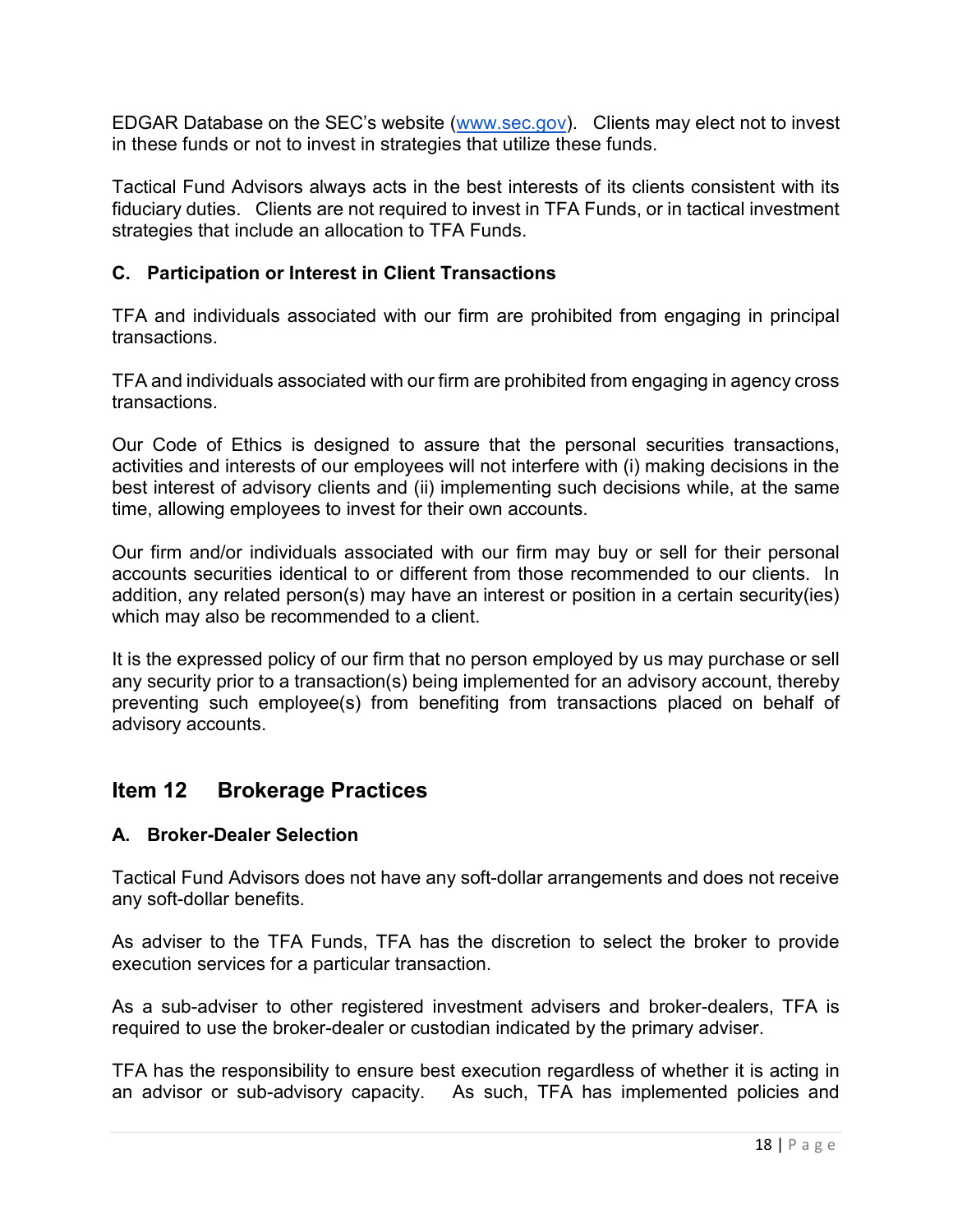procedures concerning evaluation of broker-dealer best execution and will review execution quality, disciplinary records and other criteria on a periodic basis. As subadviser, TFA would need the permission of the primary adviser to add or remove brokers, but TFA will make such determinations in the course of providing its sub-advisory services and may terminate agreements if it determines the primary adviser is not following best execution practices.

## B. Trade Aggregation / Allocation

Tactical Fund Advisors will block trades where possible and when advantageous to clients. This blocking of trades permits the trading of aggregate blocks of securities composed of assets from multiple client accounts, so long as transaction costs are shared equally and on a pro-rated basis between all accounts included in any such block.

Block trading may allow us to execute equity trades in a timelier, more equitable manner, at an average share price. TFA will typically aggregate trades among clients whose accounts can be traded at a given broker, and generally will rotate or vary the order of brokers through which it places trades for clients on any particular day. TFA's block trading policy and procedures are as follows:

1) Transactions for any client account may not be aggregated for execution if the practice is prohibited by or inconsistent with the client's advisory agreement with TFA, or our firm's order allocation policy.

2) The trading desk in concert with the portfolio manager must determine that the purchase or sale of the particular security involved is appropriate for the client and consistent with the client's investment objectives and with any investment guidelines or restrictions applicable to the client's account.

3) The portfolio manager must reasonably believe that the order aggregation will benefit, and will enable TFA to seek best execution for each client participating in the aggregated order. This requires a good faith judgment at the time the order is placed for the execution. It does not mean that the determination made in advance of the transaction must always prove to have been correct in the light of a "20-20 hindsight" perspective. Best execution includes the duty to seek the best quality of execution, as well as the best net price.

4) Prior to entry of an aggregated order, a written order ticket must be completed which identifies each client account participating in the order and the proposed allocation of the order, upon completion, to those clients.

5) If the order cannot be executed in full at the same price or time, the securities actually purchased or sold by the close of each business day must be allocated pro rata among the participating client accounts in accordance with the initial order ticket or other written statement of allocation. However, adjustments to this pro rata allocation may be made to participating client accounts in accordance with the initial order ticket or other written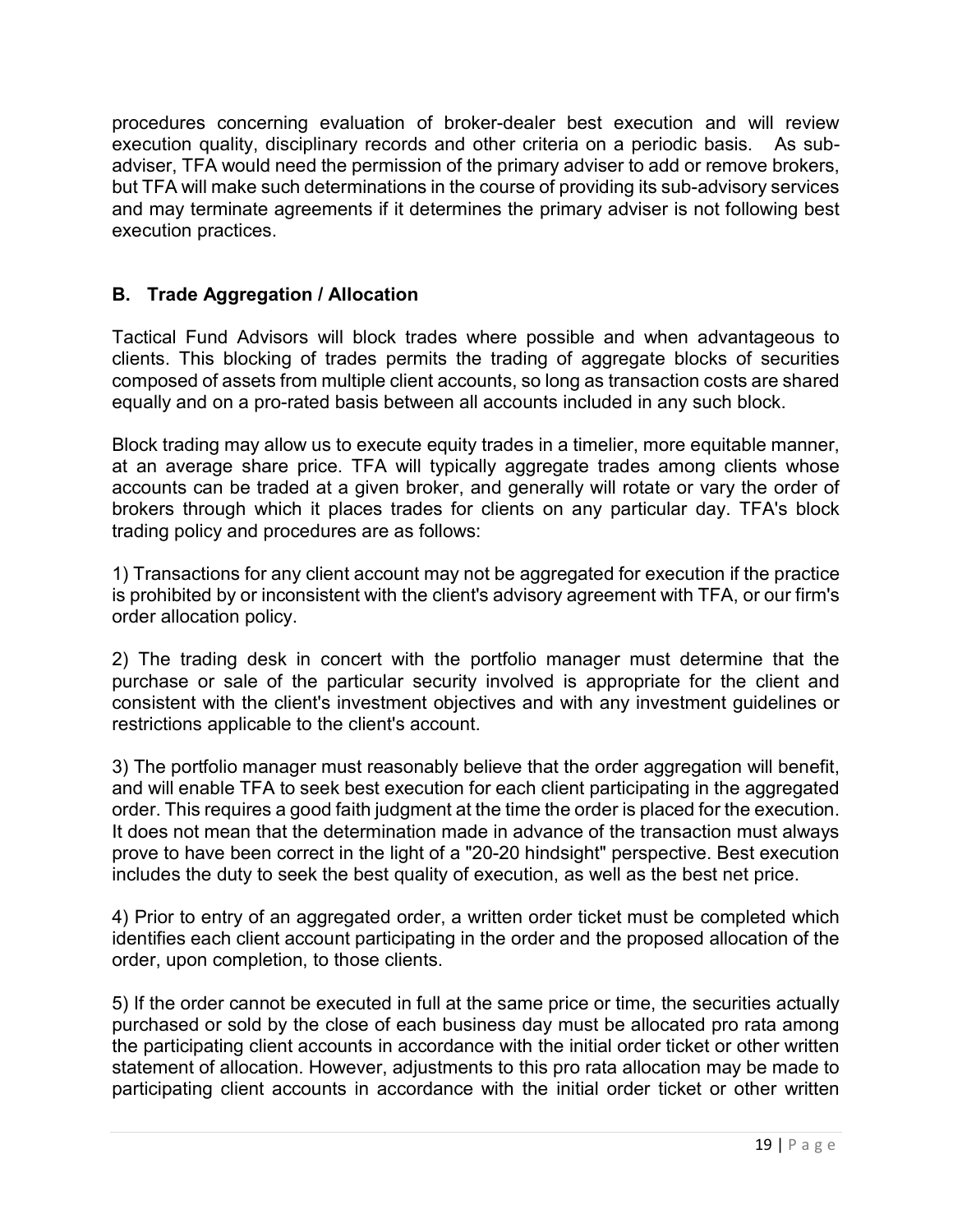statement of allocation. Furthermore, adjustments to this pro rata allocation may be made to avoid having odd amounts of shares held in any client account, or to avoid excessive ticket charges in smaller accounts.

6) Generally, each client that participates in the aggregated order must do so at the average price for all separate transactions made to fill the order, and must share in the commissions on a pro rata basis in proportion to the client's participation. Under the client's agreement with the custodian/broker, transaction costs may be based on the number of shares traded for each client.

7) If the order will be allocated in a manner other than that stated in the initial statement of allocation, a written explanation of the change must be provided to and approved by the Chief Compliance Officer no later than the morning following the execution of the aggregate trade.

8) TFA's client account records separately reflect, for each account in which the aggregated transaction occurred, the securities which are held by, and bought and sold for, that account.

9) Funds and securities for aggregated orders are clearly identified on TFA's records and to the broker-dealers or other intermediaries handling the transactions, by the appropriate account numbers for each participating client.

10) No client or account will be favored over another.

In certain circumstances, the Firm has delegated its trading authority to certain Third-Party Money Managers. Please see the brokerage practices of these Third-Party Money Managers as disclosed in their Firm Brochures.

## Item 13 Review of Accounts

#### Advisory Services

Tactical Fund Advisors continuously monitors the performance of the TFA Funds, including the sub-advisers it engages to help manage the funds. Such monitoring also includes a review of the underlying securities held within each fund by each sub-adviser.

As adviser to the TFA Funds, TFA is responsible for periodic reviews and reporting to the Board of Directors of the Collaborative Investment Series Trust.

#### Sub-Advisory Services

The primary adviser is responsible for conducting account reviews for all clients invested in strategies sub-advised by TFA. TFA will cooperate with the primary adviser where possible to facilitate account reviews but otherwise has no responsibility for the oversight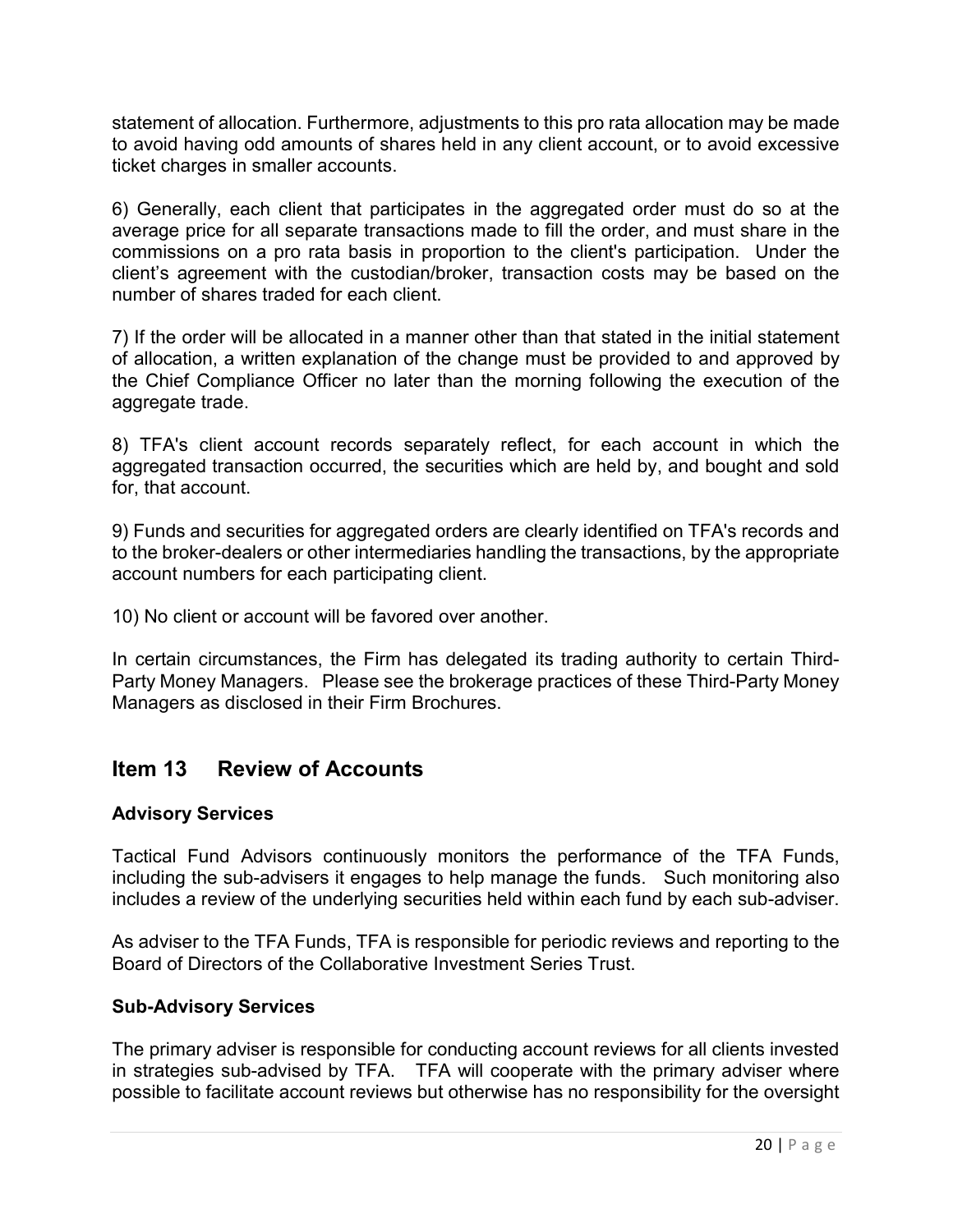conducted by the primary adviser.

Sub-advisory clients should contact their primary adviser for information regarding account reviews conducted by the primary adviser.

### Reports

Tactical Fund Advisors will provide reporting to the primary adviser as agreed upon in the sub-advisory agreement between TFA and the primary adviser. Sub-advisory clients should contact their primary adviser regarding information on reporting provided by the primary adviser to its clients.

# Item 14 Client Referrals and Other Compensation

Tactical Fund Advisors does not receive economic benefits, such as sales awards or other prizes, from any non-client for providing advisory services to the TFA Funds or subadvisory tactical investment management services to clients of the primary adviser.

TFA does not directly or indirectly compensate any person who is not advisory personnel for client referrals.

# Item 15 Custody

Tactical Fund Advisors does not have actual or constructive custody of client assets. Sub-advisory clients should consult the disclosure documents of their primary adviser for more information on the primary adviser's custody policies and procedures.

## Item 16 Investment Discretion

#### Sub-Advisory Services

Tactical Fund Advisors provides sub-advisory services on a discretionary basis. The primary adviser is responsible for obtaining the sub-advisory client's written authorization granting TFA's discretion to determine the types and amounts of securities that are bought or sold for their account.

# Item 17 Voting Client Securities

As a matter of firm policy, we do not vote proxies on behalf of clients. Therefore, although our firm may provide investment advisory services relative to client investment assets, clients maintain exclusive responsibility for: (1) directing the manner in which proxies solicited by issuers of securities beneficially owned by the client shall be voted, and (2) making all elections relative to any mergers, acquisitions, tender offers, bankruptcy